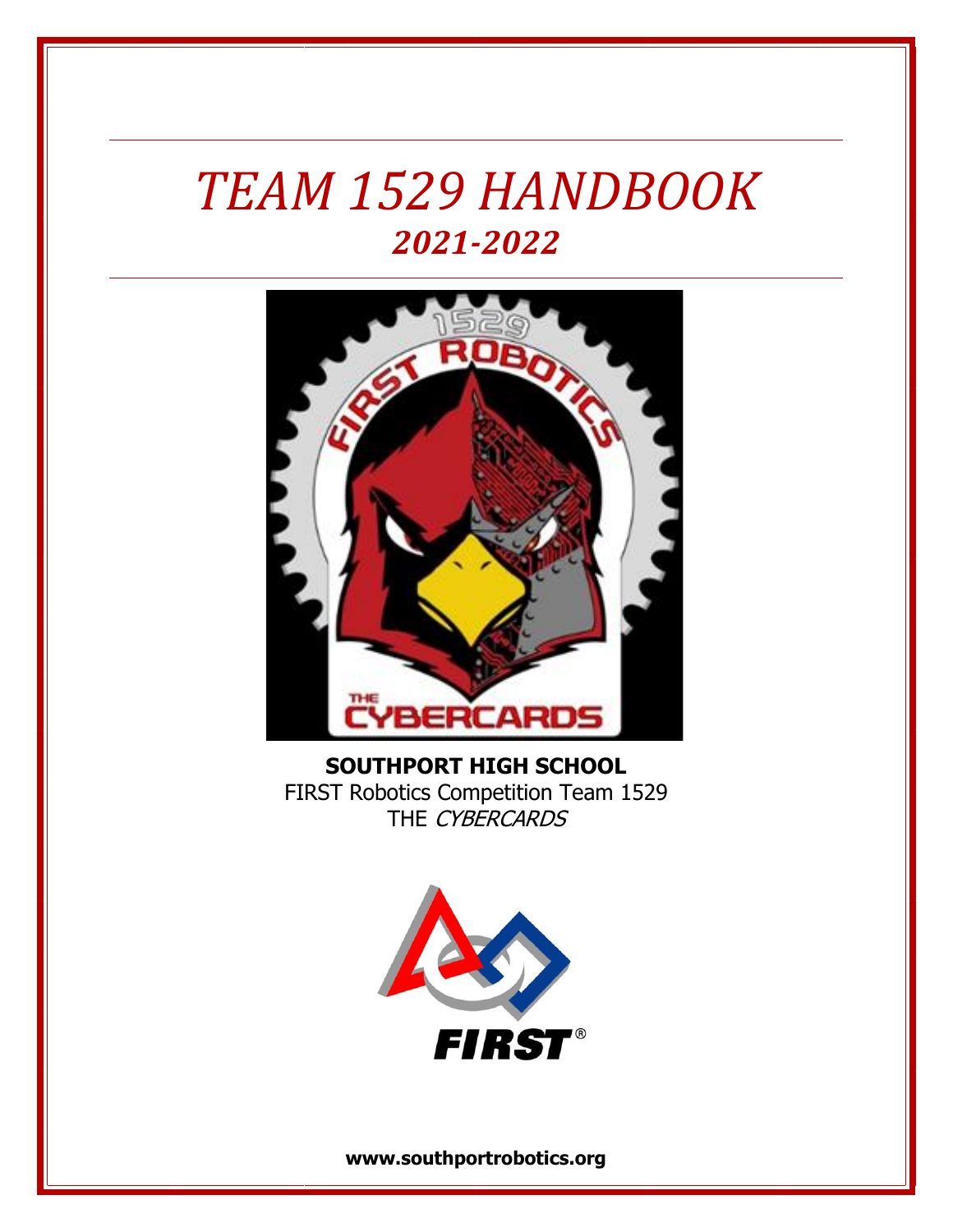## Contents

| PLEASE NOTE THAT AN UPDATED SCHEDULE OF EVENTS WILL ALWAYS BE AVAILABLE AT |  |
|----------------------------------------------------------------------------|--|
|                                                                            |  |
|                                                                            |  |
|                                                                            |  |
|                                                                            |  |
|                                                                            |  |
|                                                                            |  |
|                                                                            |  |
|                                                                            |  |
|                                                                            |  |
|                                                                            |  |
|                                                                            |  |
|                                                                            |  |
|                                                                            |  |
|                                                                            |  |
|                                                                            |  |
|                                                                            |  |
|                                                                            |  |
|                                                                            |  |
| NOMINATION OF CAPTAINS FOR TEAM, CO-CAPTAINS, AND SUB-TEAM CAPTAINS  15    |  |
|                                                                            |  |
|                                                                            |  |
|                                                                            |  |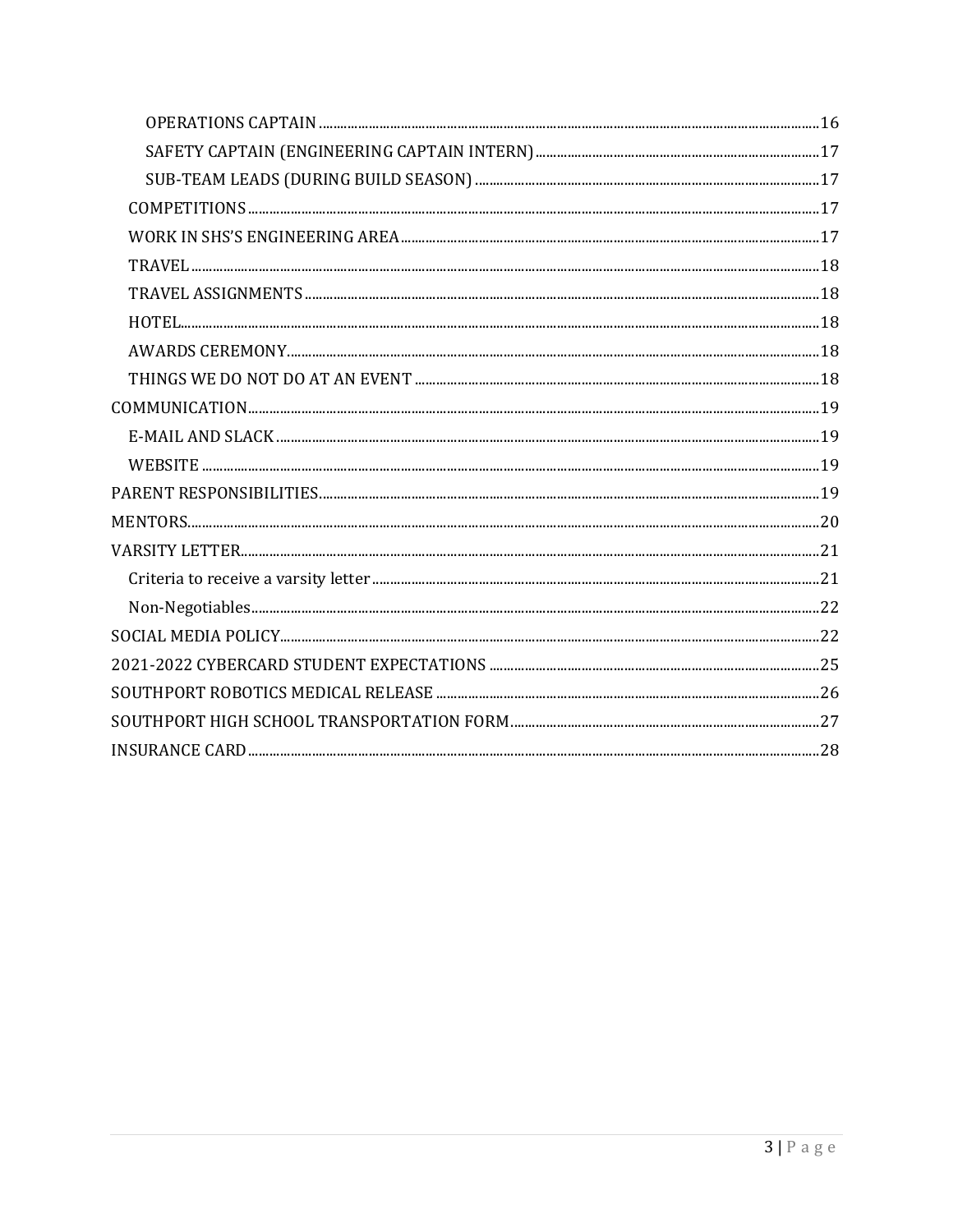## <span id="page-3-0"></span>WELCOME

Welcome to Team 1529! It is an incredible honor to be a part of this amazing robotics team. Team 1529 is in its fifteenth year, so you joined at a very exciting time! The mentors and previous team members have worked hard to build a strong and solid foundation for this team. We are working on distinguishing ourselves as a hardworking, knowledgeable team that strives for excellence in all aspects of **FIRST** (For Inspiration and Recognition of Science and Technology). We want to be a team that focuses on gracious professionalism, teamwork, and dedication to the ideals of FIRST.

The purpose of this handbook is to provide guidance and to answer questions about the team, its purpose, and your responsibilities as a member or parent. Please read this information carefully before you decide if you or your son/daughter will be able to follow the team rules, commit to the hours, and commit to the fiscal responsibility required for participating in team functions and events. This handbook is for team members and parents. Please do not hesitate to contact any team mentor if you have questions.

#### **Head Coach**

Mr. Mark Snodgrass msnodgrass@perryschools.org

#### **CRA (Cardinal Robotics Association President**

cardinalroboticsassociation@gmail.com

## <span id="page-3-1"></span>TEAM MEMBERSHIP REQUIREMENTS

CyberCard Robotics is a **full-time, year-round operation**. We divide the calendar year into three sections: Off Season, Build Season, and Competition Season. The spring and summer off season happen during the months from May-December. During this time the team will work on engineering projects and outreach events that will support the fundamental of every FIRST team. Through skills sessions, leadership exercises, and mentor-led projects teens and mentors learn how to become servant leaders as well as develop skills that can be applied to their experience in school, on our team, and for years to come.

#### <span id="page-3-2"></span>MEETING REQUIREMENTS

To be a member of the CyberCard Robotics Team requires many after school hours. All team members are required to participate in after school trainings, meetings, events, and other team activities. During the fall, meetings are on Wednesday for approximately two hours (6:00-8:00 pm). The meetings are important to plan and execute Chairman's Award activities, build skills, build team relationships, organize fundraisers, and keep aware of FIRST announcements. After Kick Off, meetings will become longer and more frequent. These meetings will be listed on the team calendar, available through our team website.

During the off season we have a Fall Call-out in August. On this day, new students will learn about team procedures and get a general understanding of what is expected. It is crucial that the team spends time during the off season fundraising and seeking donations. **This is the time when your GRADES, dedication, and team performance are monitored very closely to make sure they are up to the standards of the team.** Close attention is paid to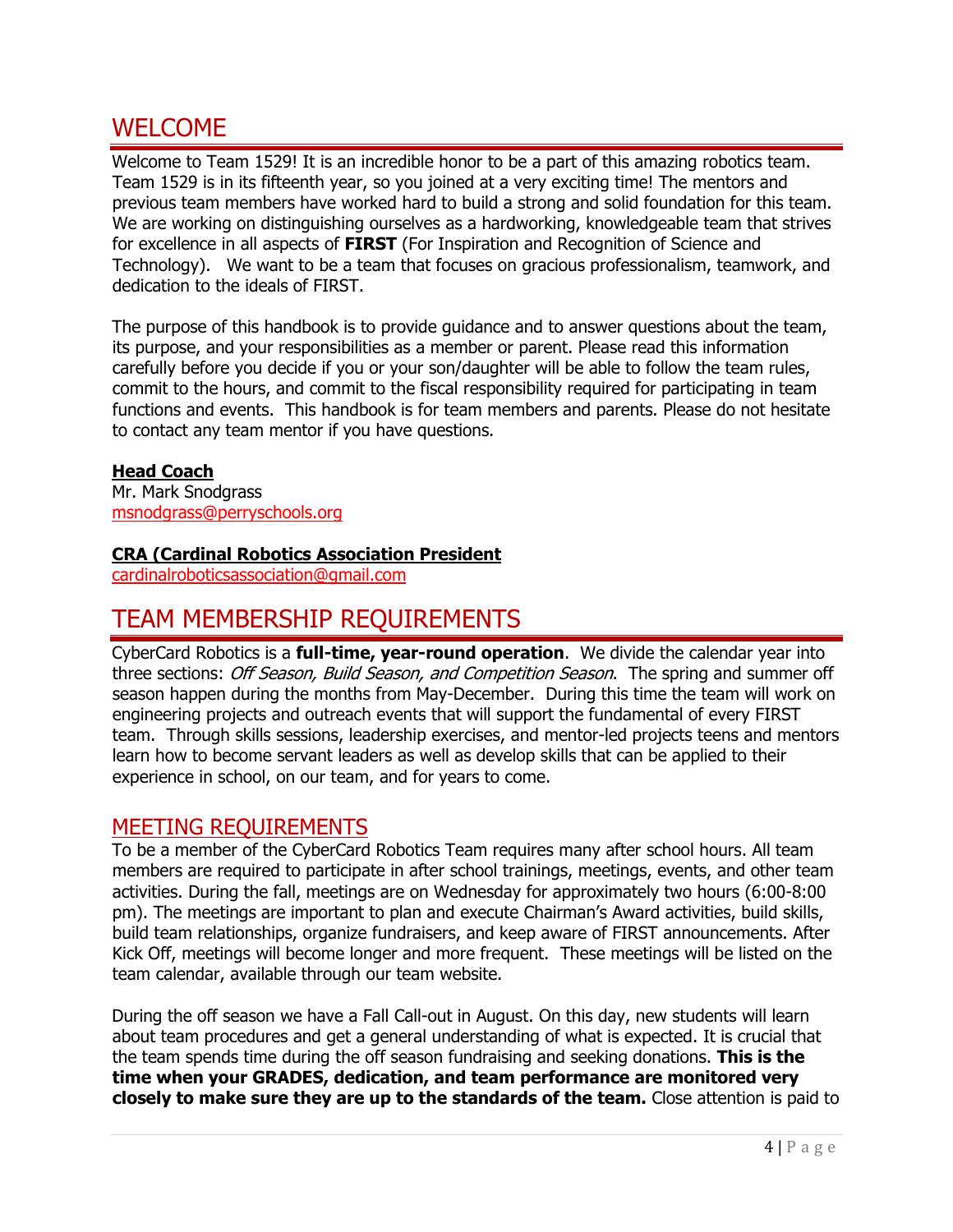attendance of mandatory meetings and voluntary events. This phase is also a time for students to experience team activities such as design exercises, training on tools, participation in community events, and to determine if this team is for them.

There will be an evaluation and review before the official build season Kick-Off in January, by the coach that will cover the student's grades as well as the participation and activities of each individual student who wants to be a member of the CyberCard Robotics Team.

## <span id="page-4-0"></span>10 GROUND RULES FOR MEETINGS

- 1. Show up on time and come prepared
	- a. Be prompt in arriving to the meeting and in returning from breaks.
	- b. Be prepared to contribute to achieving the meeting goals.
	- c. Come to the meeting with a positive attitude.
- 2. Stay mentally and physically present
	- a. Be present, and don't attend to non-meeting business.
	- b. Listen attentively to others and don't interrupt or have side conversations.
	- c. Treat all meeting participants with the same respect you would want from them.
- 3. Contribute to meeting goals
	- a. Participate 100% by sharing ideas, asking questions, and contributing to discussions.
	- b. Share your unique perspectives and experience and speak honestly.
	- c. If you state a problem or disagree with a proposal, try to offer a solution.
- 4. Let everyone participate
	- a. Share time so that all can participate.
	- b. Be patient when listening to others speak and do not interrupt them.
	- c. Respect each other's' thinking and value everyone's contributions.
- 5. Listen with an open mind
	- a. Value the learning from different inputs and listen to get smarter.
	- b. Stay open to new ways of doing things and listen for the future to emerge.
	- c. You can respect another person's point of view without agreeing with them.
- 6. Think before speaking
	- a. Seek first to understand, then to be understood.
	- b. Avoid using idioms, three letter acronyms, and phrases that can be misunderstood.
	- c. It's OK to disagree, respectfully and openly, and without being disagreeable.
- 7. Stay on point and on time
	- a. Respect the groups' time and keep comments brief and to the point.
	- b. When a topic has been discussed fully, do not bring it back up.
	- c. Do not waste everyone's time by repeating what others have said.
- 8. Attack the problem, not the person
	- a. Respectfully challenge the idea, not the person.
	- b. Blame or judgment will get you further from a solution, not closer.
	- c. Honest and constructive discussions are necessary to get the best results.
- 9. Close decisions and identify action items
	- a. Make sure decisions are supported by the group, otherwise they won't be acted on.
	- b. Note pending issues and schedule follow up meetings as needed.
	- c. Identify actions based on decisions made and follow up actions assigned to you.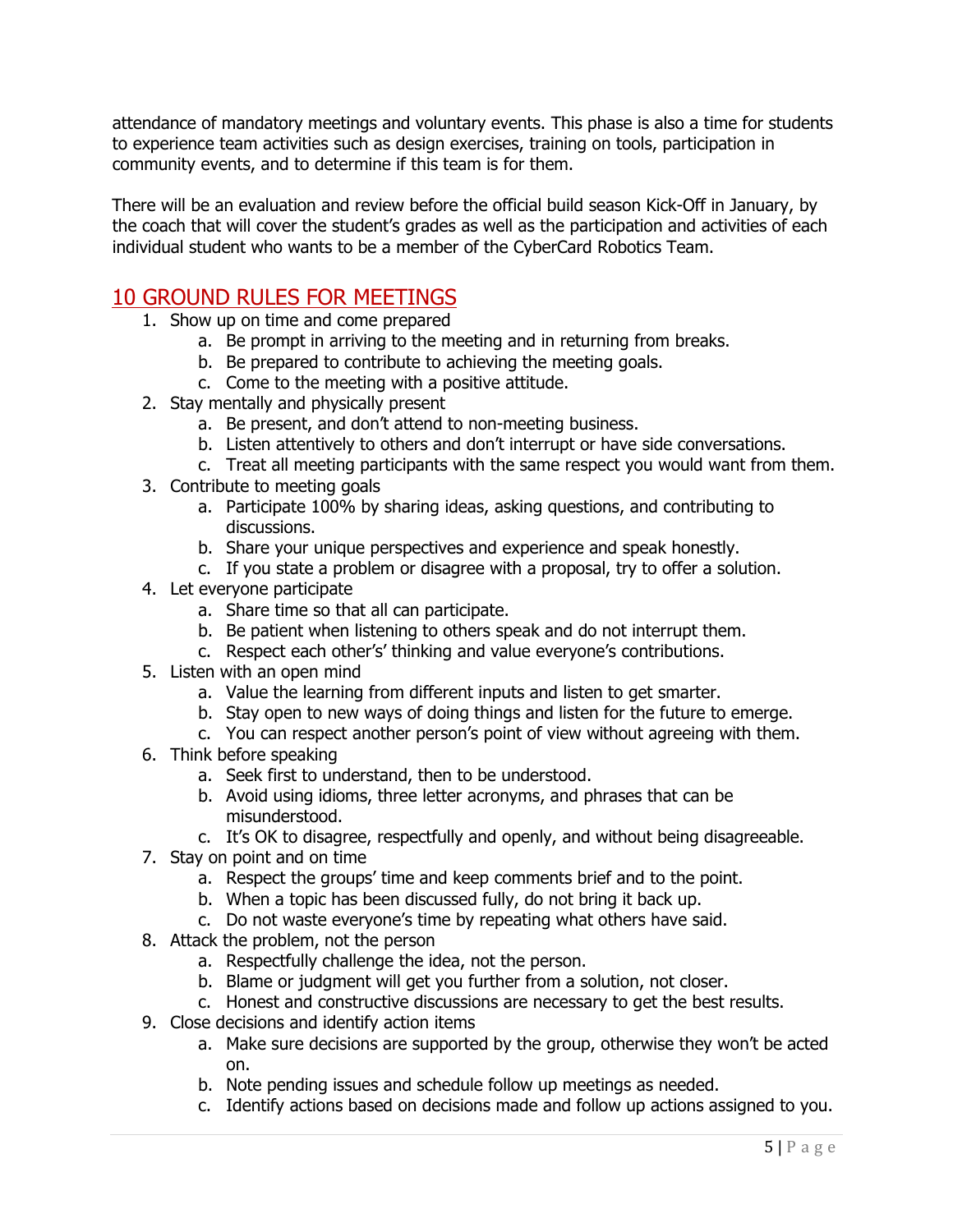- 10. Record outcomes and follow up
	- a. Record issues discussed, decisions made, and tasks assigned.
	- b. Share meeting reports with meeting participants.
	- c. Share meeting outcomes with other stakeholders that should be kept in the loop.

#### **THE CHOICES WE MAKE ARE WHAT ARE BEST FOR OUR TEAM NOT THE INDIVIDUAL!**

Attendance is taken at all meetings during build season and mandatory meetings during the off season along with community activities. **It is the student's responsibility to sign in on the attendance computer or check in when they arrive at community events. All students are expected to be on time and stay the required amount of time including clean up.** Students participating in school sponsored activities or having a job may be excused from attendance on a limited per case basis as reviewed by the mentors. Students **must** provide work schedules or school-sponsored activity event calendars to the mentors to be excused.

In all cases, students who do not have the required hours for competition by robot reveal, will **NOT** travel with the team to **ANY** of the competitions.

To be a part of the team it is expected that you **commit** to the following items:

## <span id="page-5-0"></span>TIME OBLIGATION:

These percentages of scheduled time are required to attend competitions.

|                                                                             | Off Season Impact/Pre-Season<br>(May-Dec)                                                                                                                                                                                                                                                                                                                       | <b>Build Season</b><br>(Jan-Feb) | Competition<br><b>Season</b><br>(Feb -April) |
|-----------------------------------------------------------------------------|-----------------------------------------------------------------------------------------------------------------------------------------------------------------------------------------------------------------------------------------------------------------------------------------------------------------------------------------------------------------|----------------------------------|----------------------------------------------|
|                                                                             | During build season, each student will be given 3 personal days.                                                                                                                                                                                                                                                                                                |                                  |                                              |
| Team Captain<br><b>Engineer Captain</b><br><b>Operations Captain</b>        | Participate in 3 Outreach events (24hrs)<br>Participate in 2 Training Sessions (4hrs)<br>Attend at least 4 Team Meetings<br>Turn in all required paperwork.                                                                                                                                                                                                     | 90%                              | 70%*                                         |
| Intern Team Captain<br>Intern Engineer Captain<br>Intern Operations Captain | Participate in 3 Outreach events (24hrs)<br>Participate in 2 Training Sessions (4hrs)<br>Attend at least 4 Team Meetings<br>Turn in all required paperwork.                                                                                                                                                                                                     | 80%                              | $60\%*$                                      |
| <b>Team Members</b>                                                         | <b>Rookies</b><br>Participate in 3 Outreach events (12hrs)<br>Participate in 2 Training Sessions (4hrs)<br>Attend at least 4 Team Meetings<br>Turn in all required paperwork.<br><b>Veterans</b><br>Participate in 3 Outreach events (24hrs)<br>Participate in 2 Training Sessions (4hrs)<br>Attend at least 4 Team Meetings<br>Turn in all required paperwork. | 70%                              | 50%*                                         |
| Late Arrivals<br>(Team members who<br>move to SHS after<br>November)        | Any student who arrives to SHS on or after Dec.<br>1 will not be able to join the team until the next<br>season. Students who arrive in between<br>September 1 and November 30 will be required                                                                                                                                                                 | 80%                              | 60%                                          |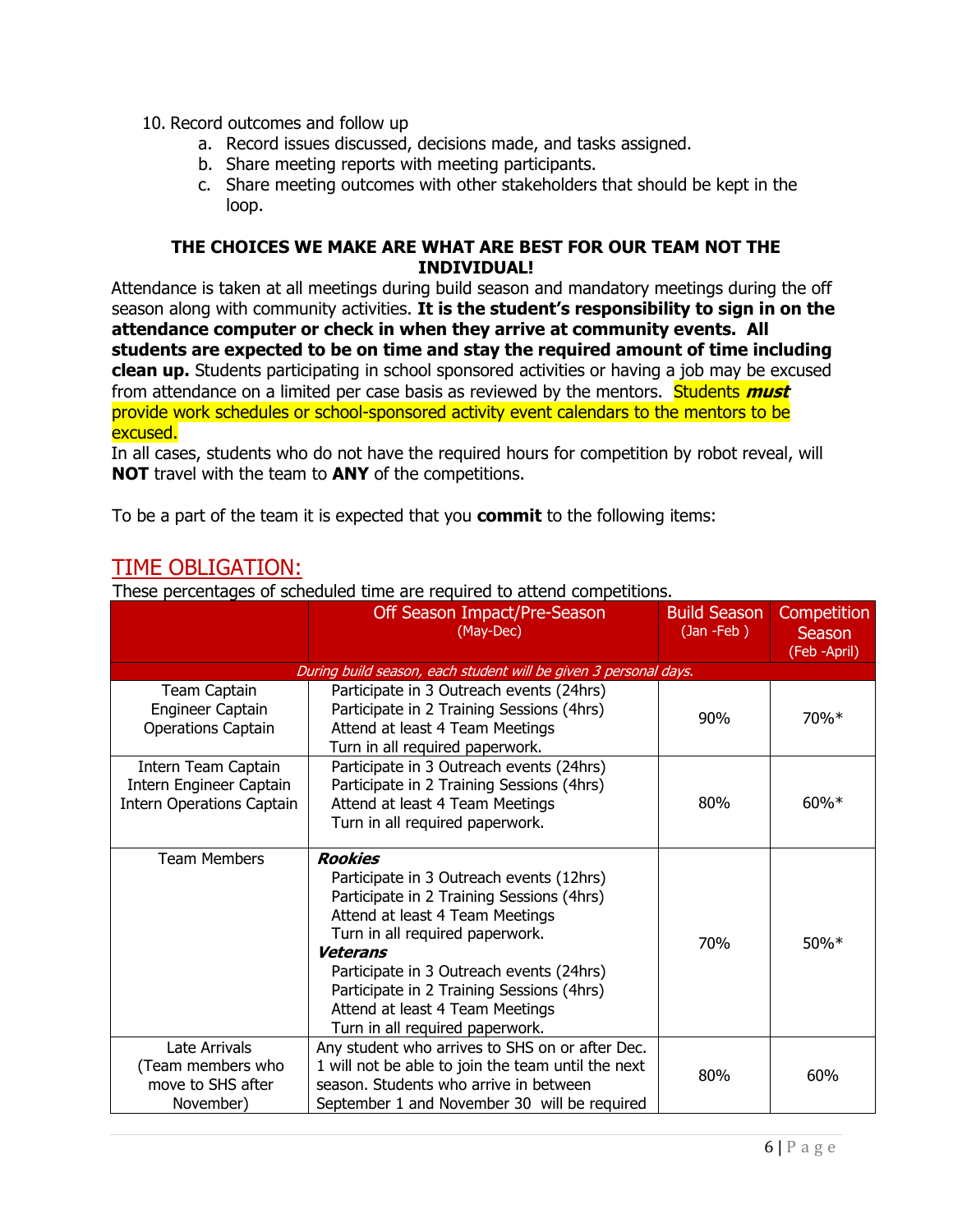| to attend all practices, trainings, and Outreach<br>events until Build. Students new to SHS after N |  |
|-----------------------------------------------------------------------------------------------------|--|
|                                                                                                     |  |

**Build Season - 16 hrs/wk Competition Season - 16 hrs/wk**

\*Meeting times are subject to change based on robot and Chairman's progress

90% - 15 hrs/wk 60% - 10 hrs/wk 80% - 13 hrs/wk 50% - 8 hrs/wk 70% - 11 hrs/wk

## <span id="page-6-0"></span>**OFF SEASON SCHEDULE (MAY – JANUARY)**

Wednesday 6:00pm-8:00pm Several Community Outreach events will be scheduled TBA Fun Activity for all Team Members Friday, January 3<sup>rd</sup> 6:00pm-8:00pm – Meeting to prepare for Kickoff **[Mandatory]** 

## <span id="page-6-1"></span>**BUILD SEASON SCHEDULE (JANUARY – FEBRUARY)**

Saturday, January 4<sup>th</sup>, 2020 - 7:00am-5:00pm - Kickoff **[Mandatory]** Monday – Wednesday – Friday 6:00pm-9:00pm Saturday – 10:00am-5:00pm

## <span id="page-6-2"></span>**COMPETITION SEASON SCHEDULE (FEBRUARY – APRIL)**

Monday/Wednesday/Friday 6:00pm-9:00pm Saturday 10:00am-5:00pm \*Drive team and Engineering Captain may meet to practice driving and confirming robot works. \*Operations team may meet on their own to work on award submissions.

## <span id="page-6-3"></span>MANDATORY ACTIVITIES AND MEETINGS

 $C<sup>3</sup>$  (CyberCard Community Carnival), Kickoff, & the Night of Engineering are mandatory and will not be excused in advance. If you miss any of these events you will receive a demerit. There are a limited number of exceptions to missing these events. Any student that does not attend the kickoff will **NOT** be a part of the team at that time. Any student who does not have their financial dues in before kickoff will not be eligible to travel. Any team members who miss a mandatory activity or meeting (including C3, & the Night of Engineering) will receive a demerit.

Only in extreme extenuating circumstances will a student to be allowed to miss kickoff. A student who misses kickoff is responsible for knowing all game rules/criteria before you return to practice. A student may be excused from a mandatory activity or meeting by the coach upon written request of the parent or guardian in advance or afterward in case of illness. If you are at school, you should be at practice. If excused from school, the absence will not constitute a demerit.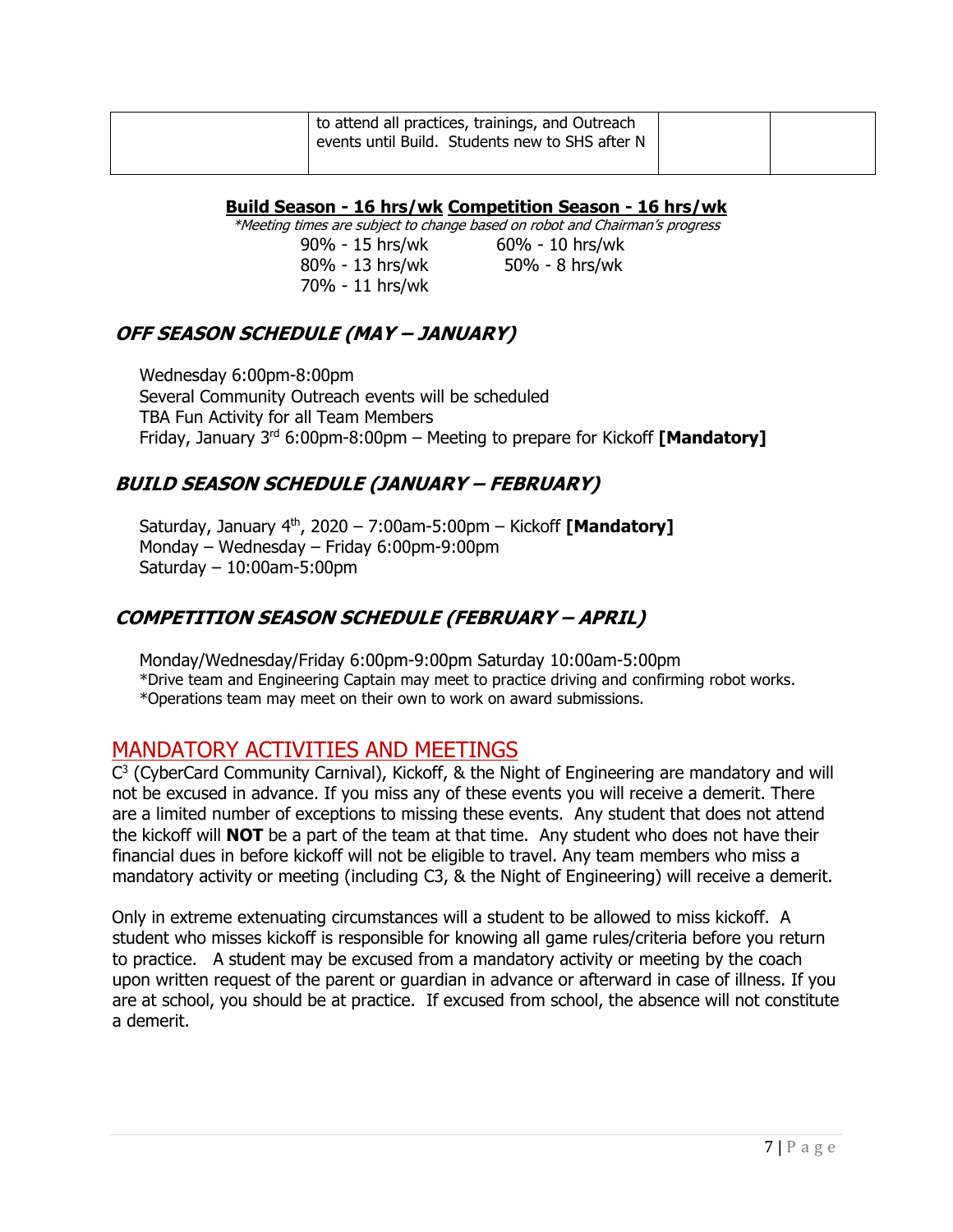## <span id="page-7-0"></span>OUTREACH EVENTS

Outreach events are scheduled with anticipation of student participation. All outreach events are frequently associated with the Chairman's award in mind and are intended to be student directed. Many students find these activities rewarding. To get credit for attending an outreach event, the student must sign in. To receive points for your varsity letter, students who attend any outreach activity are expected to actively participate for the **full duration** of the event, including cleanup.

A student who has a problem with meeting the participation requirements will be evaluated by the coach. After the coach evaluates the student's attendance and participation, they will talk with that student and organize a *Plan of Assistance* (see Behavior section below). If the attendance or participation does not improve, the student may receive demerits and ultimately be dropped from the team. Written notification will be given to the student and the parent.

### <span id="page-7-1"></span>**PLEASE NOTE THAT AN UPDATED SCHEDULE OF EVENTS WILL ALWAYS BE AVAILABLE AT WWW.SOUTHPORTROBOTICS.ORG**

## <span id="page-7-2"></span>AFTER SCHOOL ACTIVITIES

Many of our activities are after school in the evenings and on weekends. Students must provide their own transportation to and from the meetings. A phone will be available for student use. It is understood that our students are very busy in many other school activities. These activities are encouraged and supported by our team during off-season. It is recommended that if a student can't meet the above time requirements during build season that the student **refrain** from joining the team.

It is the responsibility of the student to manage and balance all their activities, using Slack to inform the team of their commitments. Communication is very important. If there are any questions about meeting schedules, please ask student leaders or mentors. It is the student's responsibility to find the answers. If a student does not know about a meeting and the miss the meeting, it will be unexcused and can hinder the student opportunity to receive a varsity letter and/or traveling.

All extra-curricular activities provide challenges and stresses upon a student's time. It is important to communicate with team to work out the timing of your activities. Often these activities can be accommodated to the satisfaction of our team and others.

There are some instances however, when timing cannot be resolved. In this case you may have to choose which activity you will be putting your time and effort into. Please discuss this problem with the coach before you make a final decision. All team members are important to us and you are needed for the success of the team.

## <span id="page-7-3"></span>COST

To have a successful FIRST program you must have mentors and money! Each student is required to fundraise as part of his or her membership on the robotics team. Our hope is that students reach out to local businesses to find sponsorships to help cover their individual dues.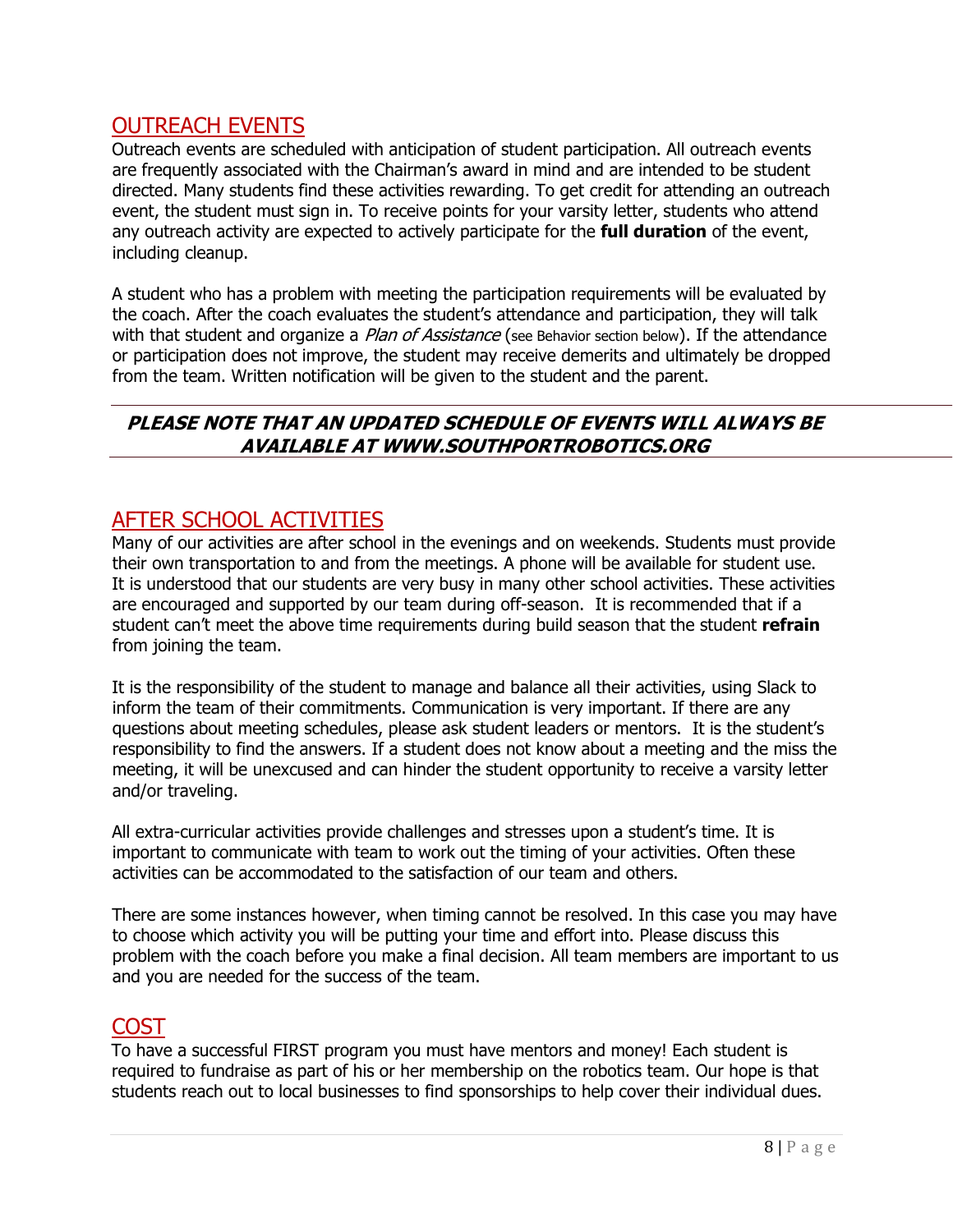All students must raise \$400. This can be paid either through parent payment, fundraisers, or sponsor donations. Another \$200 will be due if we qualify for the World Championships. The dues **MUST** be paid to qualify for trips.

**There are fund raising activities that the students are encouraged to participate in that contribute toward their** minimum fee. Additional funds collected by the student beyond the requirement will be added to the general fund of operating cost.

The following are fundraising opportunities:

- 1. Friends and Family letters Coach Snodgrass will be working with the students after school on Wednesday, August 25th. The students will be writing emails and physical letters to their family and friends to donate to the Cardinal Robotics Association. All donations given by your friends and family letters will be credited to your student. The donor will need to include your student's name in the memo of their check or include your student's name in the order if given by PayPal.
- 2. Script Program. How to sign up for this program will be available in next week's email.
- 3. Good News popcorn sale,
- 4. Texas Roadhouse rolls and gift cards sale
- 5. Trash Bags sale.
- 6. We will be hosting Dine and Donates. All profits will be divided up between the FRC and FTC teams equally.
- 7. Amazon Smile program and Kroger Rewards. Earning from both programs will be divided up equally between FRC and FTC teams.

Dues are due on the last Wednesday of the month.

- August 25th first payment \$100.00,
- September 29th second payment \$100.00,
- October 27th third payment \$100.00, and
- November 17th final payment \$100.00.

#### **\* Students who join after November will be on a different plan. See Coach Snod or the CRA Treasurer.**

#### **Any remaining amount is due the day of the build season kickoff.**

The Cardinal Robotics Association, Inc. (CRA) is ultimately responsible for the monitoring and distribution of collected funds as described in the by-laws of the organization. Fundraising proposals may be presented to the CRA board at the monthly meeting. All presentations to the CRA **must be in writing**.

\*\*Students who have concerns about the financial commitment are to talk to the Mr. Snodgrass as soon as possible.\*\*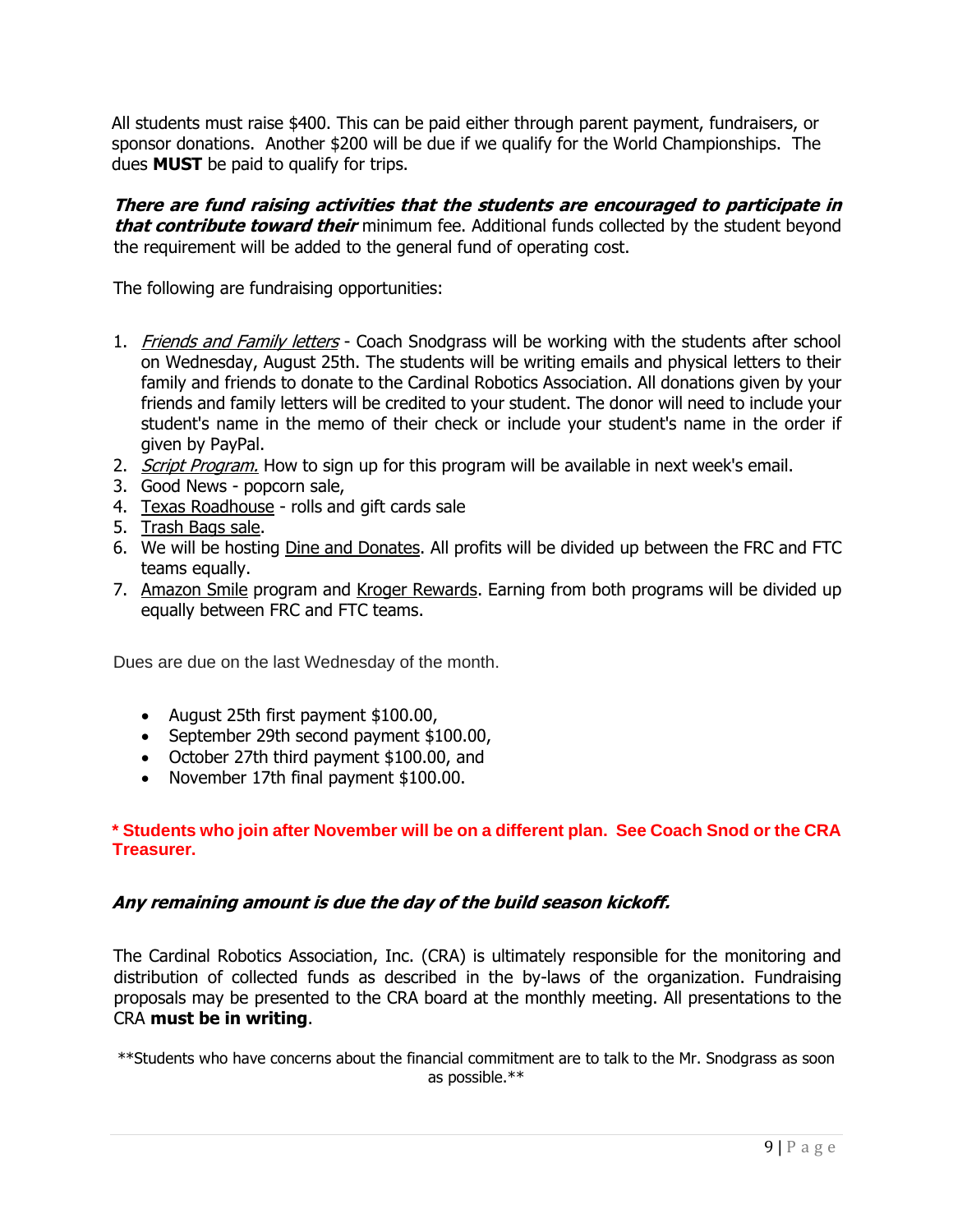## <span id="page-9-0"></span>CYBERCARD BEHAVIOR, CONDUCT, AND DEMERITS

## <span id="page-9-1"></span>GENERAL EXPECTATIONS:

- Always adhere to all school rules and policies, regardless of location, day of week and time.
- All students will always exhibit gracious professionalism and act as an ambassador for FRC 1529.
- **The team will communicate all important updates via slack, email, and the team website.**
- **Students are expected to regularly check their Slack account and email and respond to team** communications as quickly as possible.
- **Students will remain in the study hall (117) and technology rooms (114/115) for the duration** of the meetings or in an area designated by an adult. Wandering around the school during meetings is prohibited.
- **Students are expected to be on-time and productive at team meetings by working on team** projects or schoolwork.
- Students must attend a few required team events to travel including:  $C^3$ , FRC kickoff, and the Night of Engineering.
- Excused absences will be allowed for students who communicate their need to miss a meeting and before an event you have volunteered for to a mentor at least 6 hours prior to the start of the meeting. Excused absences do not count against the % of meeting attendance required to travel. Emergencies will be excused. The key is communicating, your team is counting on you, and we need to know if you won't be available.
- All team members, mentors, and parents will show respect for every individual.
- Students/Parents/Mentors will show respect for school and team property. Damage or problems must be promptly reported to a team mentor and/or coach.

## <span id="page-9-2"></span>BEHAVIOR

A team member's behavior is always under scrutiny. It is very important that you understand that you represent not only Southport High School but each community supporter, mentor, and sponsor. Every team member must obey mentor directions and obey safety guidelines. The mentors reserve the right to discipline a team member and recommending demerits or being sent home for the day as necessary for safety and the overall good of the team. The parents will be informed of any disciplinary actions as soon as possible.

## <span id="page-9-3"></span>INAPPROPRIATE BEHAVIORS

Inappropriate behaviors include, but are not limited to: any unsafe practice, running in the hallways, pushing and shoving, name calling (negative), leaving messes, fighting, swearing, stealing, inappropriate use of technology (such as Internet), use of personal gaming devices, and all other activities that reflect negatively on the team and team performance. **Wandering around the school during meetings is not permitted and is subject to a demerit.** 

## **No team member shall:**

- **Engage in any unsafe practice.**
- $\blacksquare$  Engage in any type of bullying.
- **Use or possess, alcohol, tobacco, vaping devices, or other substances banned on school** grounds.
- **Smoke or vape in any area.**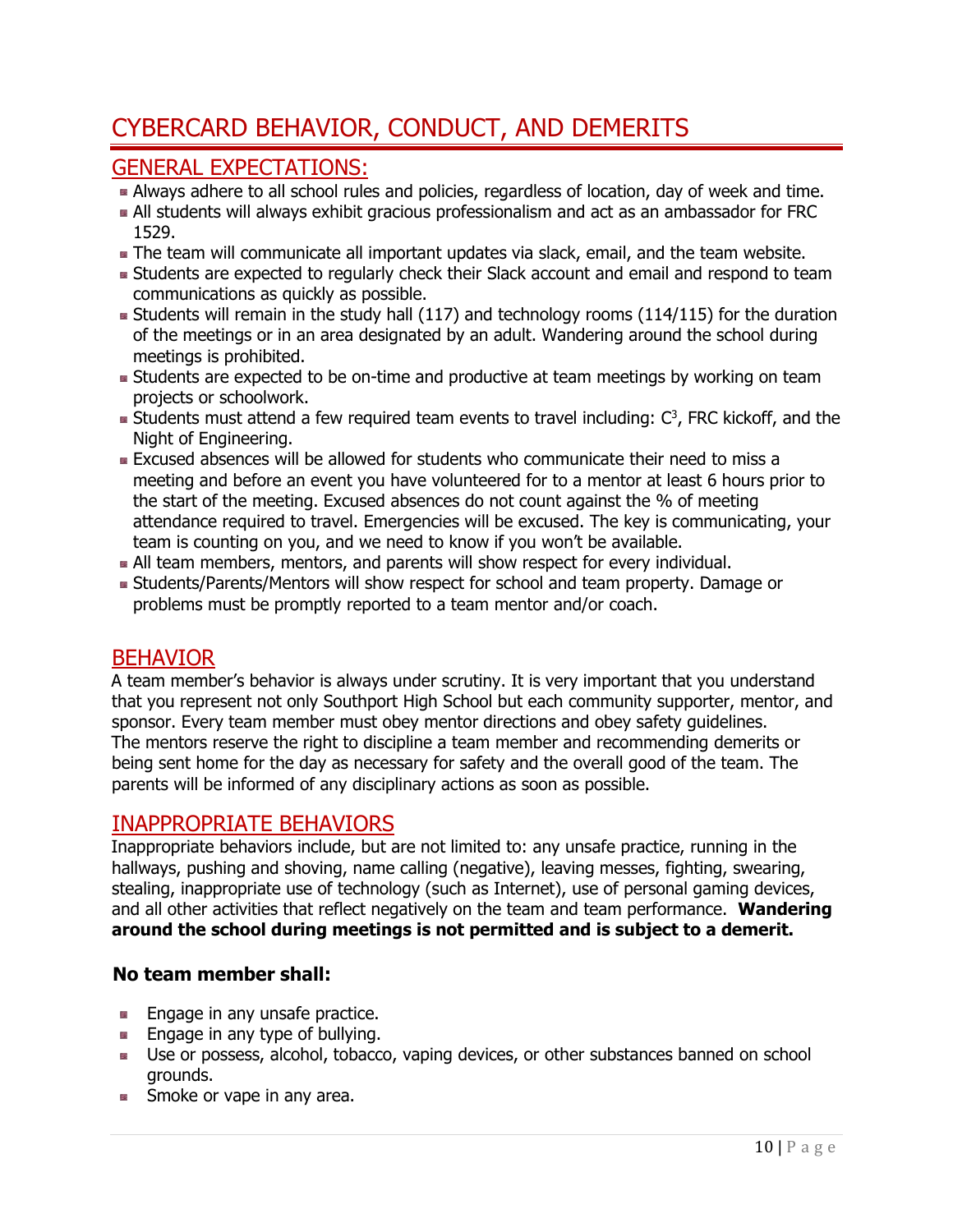- **Willfully engage in theft of, damage, deface, or destroy property such as hotel rooms,** transporting vehicles, etc. Students and their parents/guardians will be held financially responsible for any damage that their student incurs. Hotel rooms will be inspected by the chaperone and the occupants of each room prior to occupying each room and again before checkout.
- Willfully incite others to commit any of the acts herein prohibited with specific intent to procure them to do so.
- **Discriminate in any of its activities or operations.**

## <span id="page-10-0"></span>DEMERIT SYSTEM

Students successfully completing the previously mentioned requirements will be placed on the team after the coach's review. The placement on the team will run until the capstone banquet unless situations arise that would put a team member's status in jeopardy.

A demerit system is used to help keep students on the right track. It is used to keep track of a student's behavior and conduct, as well as a student's ability to follow team rules and instructions. **Demerits will be given when team members do not exhibit proper behavior or display inadequate citizenship that infringes on the team's good image.** 

Example items that could constitute a demerit are missing a practice unexcused, getting a disciplinary assigned from the office, or being disrespectful to teammates or mentors. Three demerits constitute removal from the CyberCard Robotics Team. All team members must undergo evaluation and review every year. Placement on the team is not automatic because of experience. If a student does not travel with the team due to disciplinary reasons (such as but not limited to grades, demerits, etc.) the student will **not** be allowed to sit with the team during the events. **\*If you are taken off the team for any reason after making the financial commitment you will not receive a refund!**

## <span id="page-10-1"></span>**CHARACTER**

All eyes are on you every minute you are in public. Your behavior is a direct reflection on your and our team's character. Anyone may overhear things you may say to one another and how you say it.

#### Remember the people you meet have three basic questions.

#### The first question: **Can I trust you?**

Without trust, there is no relationship. The only way you can ever get trust is if both sides do the right thing.

#### The second question: **Are you committed to excellence?**

Your actions send a message that you are committed to certain standards. Being committed to excellence can only be demonstrated if you do everything to the best of your ability.

#### The third question: **Do you care about me?**

How do you respond when your actions aren't perceived the way you intended? Caring about people is not making their life easy. Caring about people is not being their friend. Caring about people is enabling them to be successful.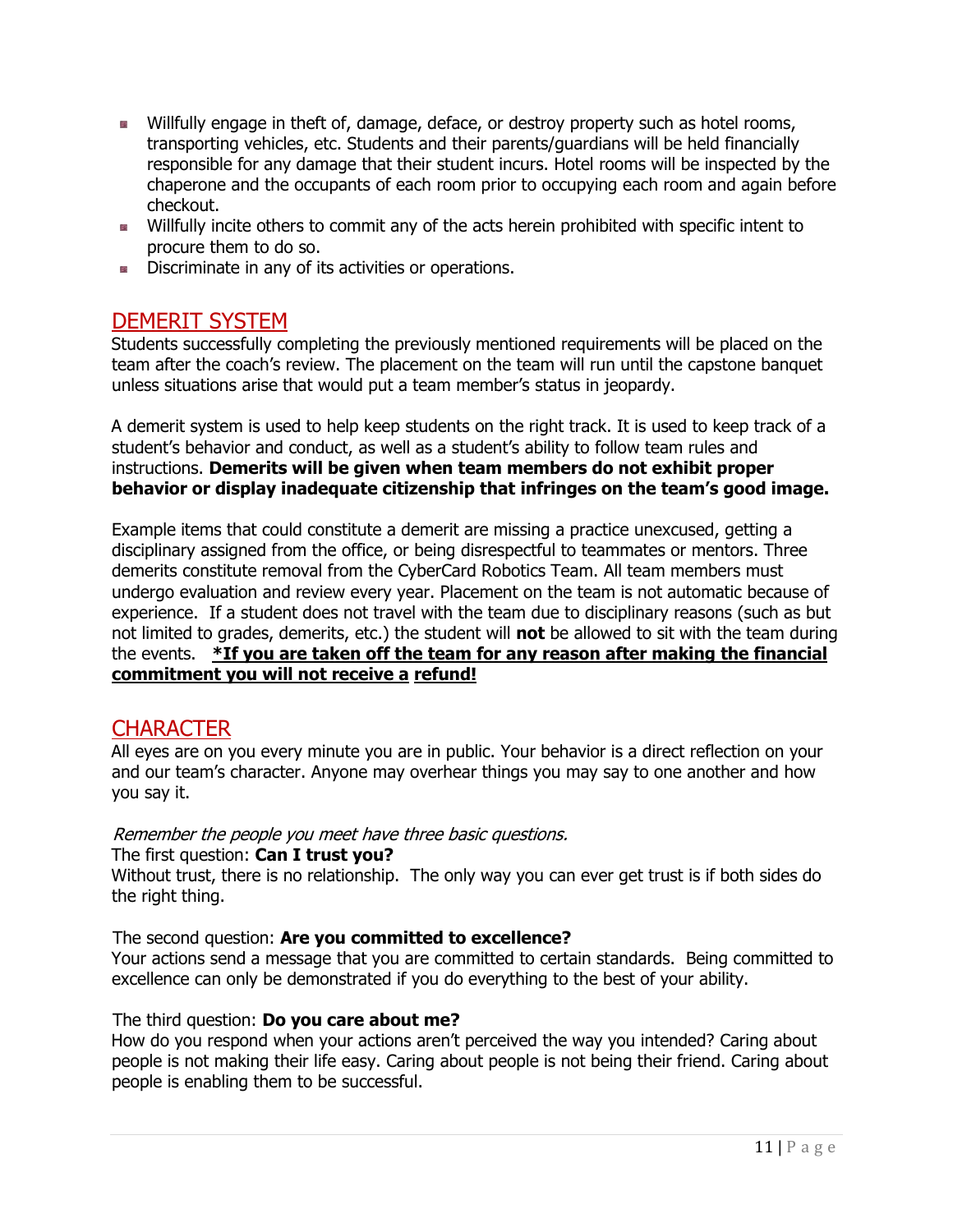We are a very close family and spend a lot of time together. As a result, conflicts may arise as a result. We must make certain that the answers to all three questions are **YES**. To help with that, students should refrain from rumors, he-said-she-said, and negative comments about one another. If a problem arises with another student, you are requested to speak to a mentor immediately. Students are not allowed to have physical conflicts with each other. If a problem such as this arises, both students may be disciplined as per school rules.

### <span id="page-11-0"></span>GRACIOUS PROFESSIONALISM

Dr. Woodie Flowers, FIRST National Advisor and Pappalardo Professor Emeritus of Mechanical Engineering, Massachusetts Institute of Technology, coined the term "Gracious Professionalism®." Gracious Professionalism is part of the ethos of FIRST. It's a way of doing things that encourages high quality work, emphasizes the value of others, and respects individuals and the community.

With Gracious Professionalism, fierce competition and mutual gain are not separate notions. Gracious professionals learn and compete like crazy but treat one another with respect and kindness in the process. They avoid treating anyone like losers. No chest thumping tough talk, but no sticky-sweet platitudes either. Knowledge, competition, and empathy are comfortably blended.

In the long run, Gracious Professionalism is part of pursuing a meaningful life. One can add to society and enjoy the satisfaction of knowing one has acted with integrity and sensitivity.

## <span id="page-11-1"></span>**COOPERATION**

Students are requested to always cooperate. This means that if a mentor requests you to do something, you will comply with the best of your ability. Ignoring the directions or requests of a mentor is not in the team's best interest. If you feel a request is out of order, you are encouraged to talk to the mentor in an appropriate matter. This means you will explain why you have a conflict with completing the task. Then the mentor will decide if you need to complete their task at that time or at a different time. The mentor makes the final decision not the student.

#### <span id="page-11-2"></span>UNIFORMS AND DRESS CODE

**At competitions and outreach events we will wear team uniforms. On day one of competitions we will wear the team t-shirts and either khaki pants/shorts or jeans with no holes in them. On day two, we will wear our team jerseys and either khaki pants/shorts or jeans with no holes in them.** Your team t-shirt and jersey are to be taken care of and maintained so that not only the individual wearing it, but the entire team takes pride in it. Students should refrain from putting buttons, pins, or writing on their team uniform. If members are not wearing their team shirts on designated days, they will be asked to change clothes or leave the activity. CLOSED TOE SHOES ONLY. All others are not allowed in the pit area.

When the team participates in functions where team shirts are not required, the school dress code must be followed. [\(http://www.perryschools.org/sh/for-students/dress-code/\)](http://www.perryschools.org/sh/for-students/dress-code/) If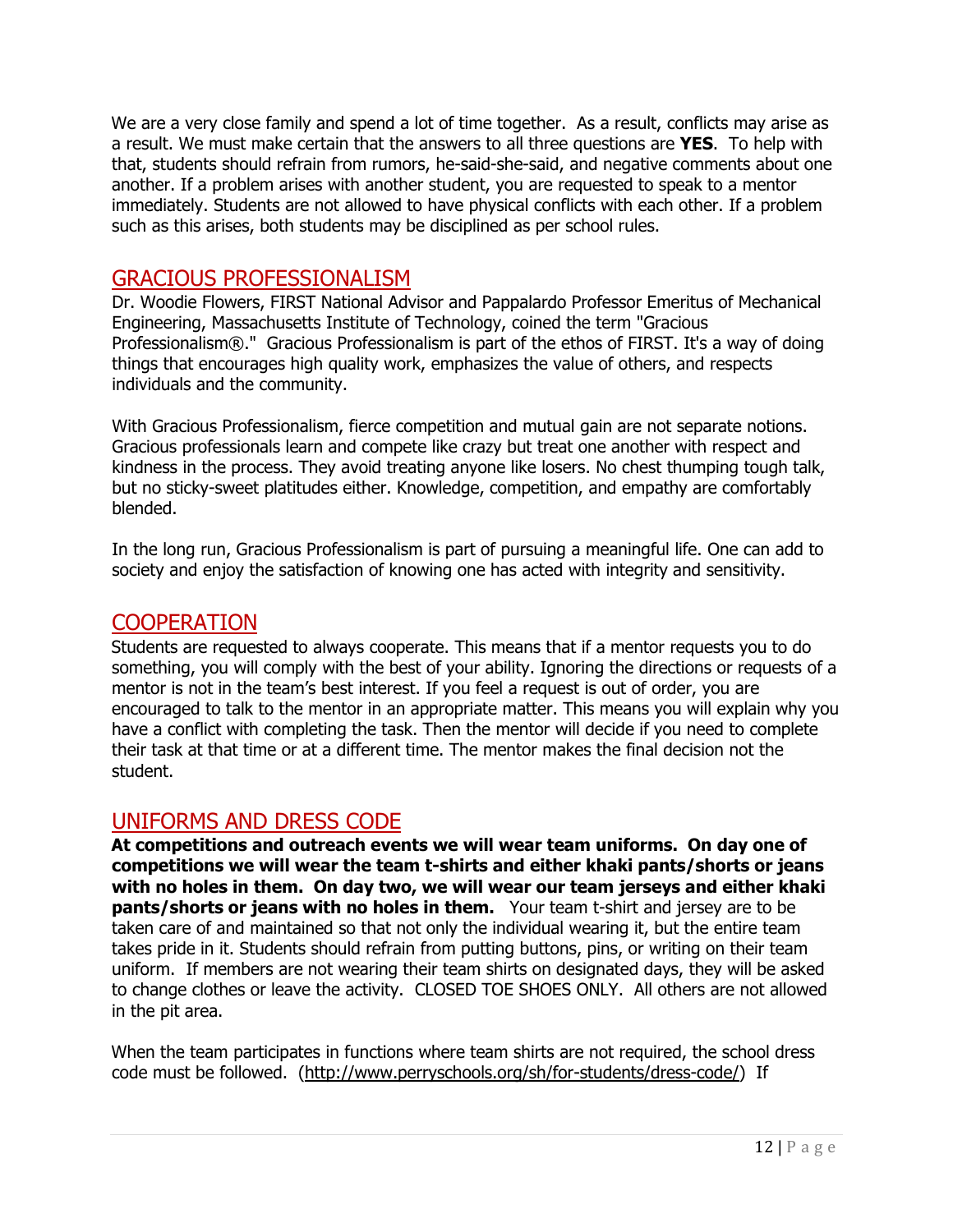inappropriate clothing is worn, the student will be asked to change into a t-shirt provided by the team or the student will be asked to go home.

## <span id="page-12-0"></span>BOYFRIEND/GIRLFRIEND

If a relationship develops or is ongoing, there are certain guidelines that must always be adhered to when engaged in team activities local and away. Disciplinary actions will be taken against students who refuse to cooperate. **Students with a significant other are always expected to act as a member of the team and not as a couple.** The couple should not appear as a couple but, rather, as a part of the team. Hugging, kissing, sitting on laps, pet names, and all other expressions of affection are prohibited. Handholding is strongly discouraged. Couples must travel in a group. Couples may not wander off alone or sit together alone.

## <span id="page-12-1"></span>**HEALTH**

Students taking any medication while we are traveling need to have the list of these medications on file with the operations mentors. The operations mentors will keep all medication in a locked medication case. Also, students that have a medical condition such as diabetes, asthma, or allergies must inform the operations mentor of their condition. This is so that if a student needs to seek medical help mentors can provide the best care possible. This information will be kept confidential. A copy of the student's insurance card will be requested before they can travel.

In the event a student becomes ill on a trip, parent contact will be made. If transportation home is necessary, it will be at the parent's expense. Parents may also come and pick up their child, if needed.

#### <span id="page-12-2"></span>TEAM PRIDE

Cheering is more than yelling at the top of your lungs. True cheering is enjoying the event and celebrating the excitement of the moment. Organization is the key to this being a powerful tool. Your operations team will give you direction and guidance for spirit. You are not expected to be cheering 100% of the time, however, when we are cheering, all team members are expected to stand and cheer to the best of their ability. Sitting in the stands looking bored, jeering, carrying on personal conversations while others are cheering is not good for the team image and is not permitted. Also, team members must sit together. **You are expected to be in the stands EVERY time the robot is on the field and showing team pride unless you have another assigned obligation.**

## <span id="page-12-3"></span>**SCHOOL**

Your behavior in school and specifically in the classroom is a message to all regarding the caliber of students on our team. You are looked upon as role models and examples of the best students our school has to offer.

You are expected to be polite and respectful to all school staff members and refrain from activities that are considered disruptive. Any team member receiving a disciplinary action of any type is subject to review by the coach and will receive a demerit.

If you don't think you should do it, then you probably shouldn't.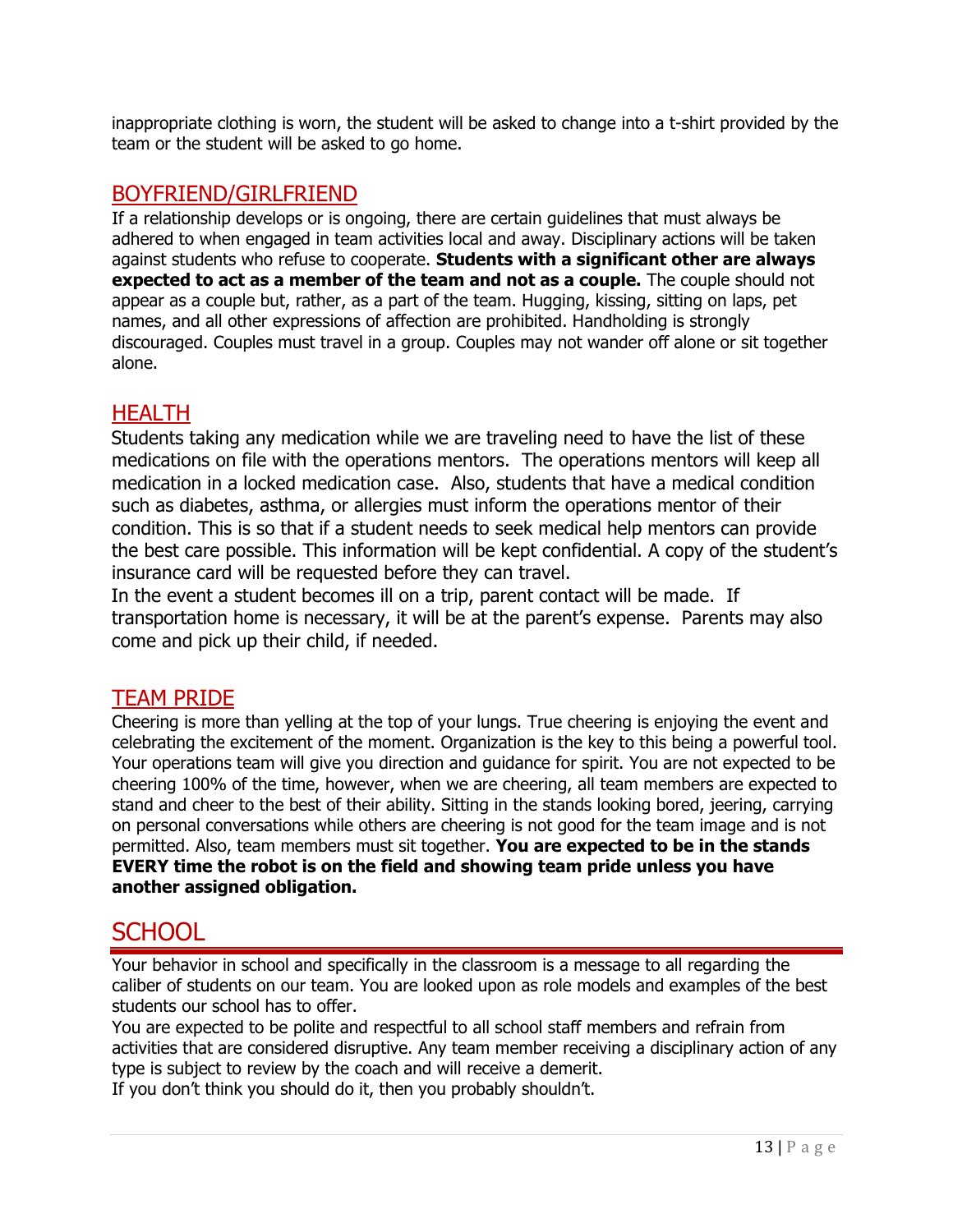## <span id="page-13-0"></span>SCHOOL WORK

As a CyberCard Robotics Team member, you are held to a higher standard that many other teams do not require. Our ambitious standards and expectations are one of the strengths of our team. Team members are expected to maintain a minimum cumulative GPA of 2.5 prior to build season and have no failing grades. Grades are scrutinized weekly by the coach. Any student with a GPA lower than 2.5 will be on Academic Probation and will be required to attend all study sessions each week. Any student with a failing grade will not be permitted to work on the robot or other team activities until the grade is improved. Exceptions may be made for grades due to illness. Every effort will be made to offer weekly study tables. Doing homework alone or in groups before you sign in is encouraged during any robotics team activity. Any student with an F in the 2nd nine weeks will be barred from travel to all events.

### <span id="page-13-1"></span>REPORT CARDS

Monitoring of grades will occur every grading period more frequently during build season. As the grades are monitored or if we identify a class you are having difficulty with that may affect your GPA in a negative manner you may be placed on academic probation with a plan of assistance. A Plan of Assistance (see Behavior section below) will be developed by the student and shared with the parents and the mentors of the team. The document will contain suggestions for improving grades and correcting the behavior, a timeline for the correction and a clear explanation as to what is expected. Included will be the outcomes and consequences associated with the behaviors.

At the end of the proposed timeline suggested in the Plan of Assistance, if the situation is not corrected, you may have the timeline extended or you may be removed from the team/unable to travel. This decision will be made after considering the effort and progress made during the timeline. If you are having difficulty with a class, it is important that this be brought to the attention of the mentors. You have the benefit of getting help from fellow team members who have probably passed the class you are taking. All class work is always your responsibility.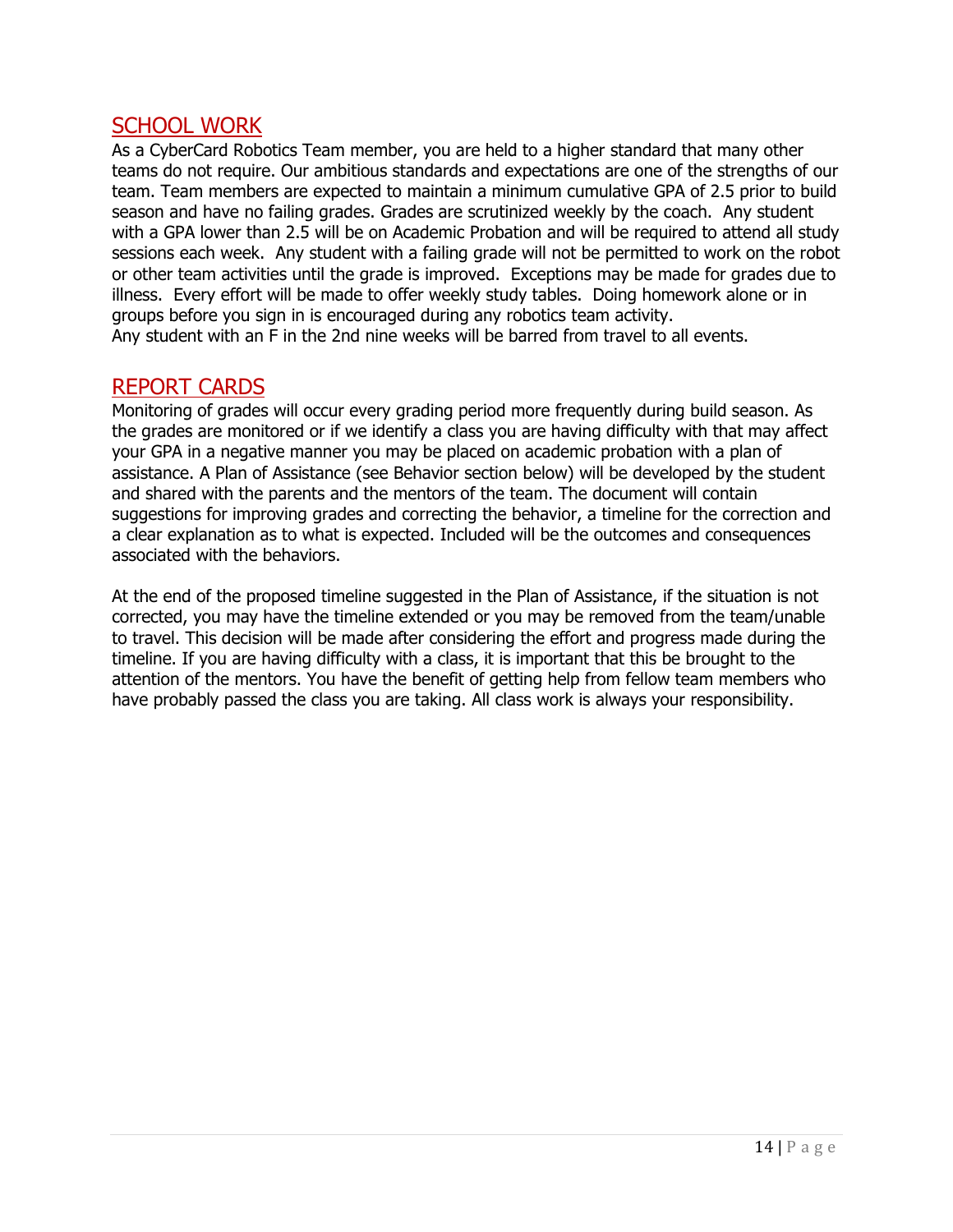## <span id="page-14-0"></span>LEADERSHIP

## <span id="page-14-1"></span>NOMINATION OF CAPTAINS FOR TEAM, CO-CAPTAINS, AND SUB-TEAM **CAPTAINS**

Our team-based organizational structure, "The Cardinal Way", is a system that uses one Team Captain who collaborates with two Sub-Captains to enhance communication between all stake holders.

Project leaders serve as the "head organizer" of individual projects, and with the help of a sub team, will work toward a common goal. Our Engineering Captain and Operations Captain assist project leaders in reporting their needs



and successes back to the Overall Captain and Coach. Our overall goal is synergy, a cohesion within our entire team that will allow all students to feel like confident leaders.

These 3 captains will each be assigned an intern Captain. The Team will nominate captains and intern captains in a blind ballot. **In case of a tie,** the top candidates will be interviewed by a mentor panel and selections will be made for these posts.

The role of an intern -captain is to aid the captain in their duties. Responsibilities listed below will be shared by the captain and intern-captain. The captain should coordinate with the interncaptain to make sure leadership is always present at **EVERY** team meeting during build season. If both the captain and intern-captain cannot be at a team meeting, they must assign a team member to substitute in their respective capacity. **Seniors may not serve as an interncaptain**.

During build season, the team will choose to assign sub-team captains to oversee competition robot subsystems. Sub-teams will be selected by the mentors based on student efforts prior to build season.

To be considered for a leadership position a student must pass the team history test, attend leadership training, receive nominations from teammates, receive nominations from mentors, and receive nominations from coaches. [\(https://tinyurl.com/1529HIST\)](https://tinyurl.com/1529HIST)

The coach reserves the right to appoint team members to leadership positions and remove students from leadership positions if the need arises.

Nominations for team leadership positions will be held after leadership training. Each team member will submit a ballot nominating the students they feel would be best suited for each captain and intern-captain position.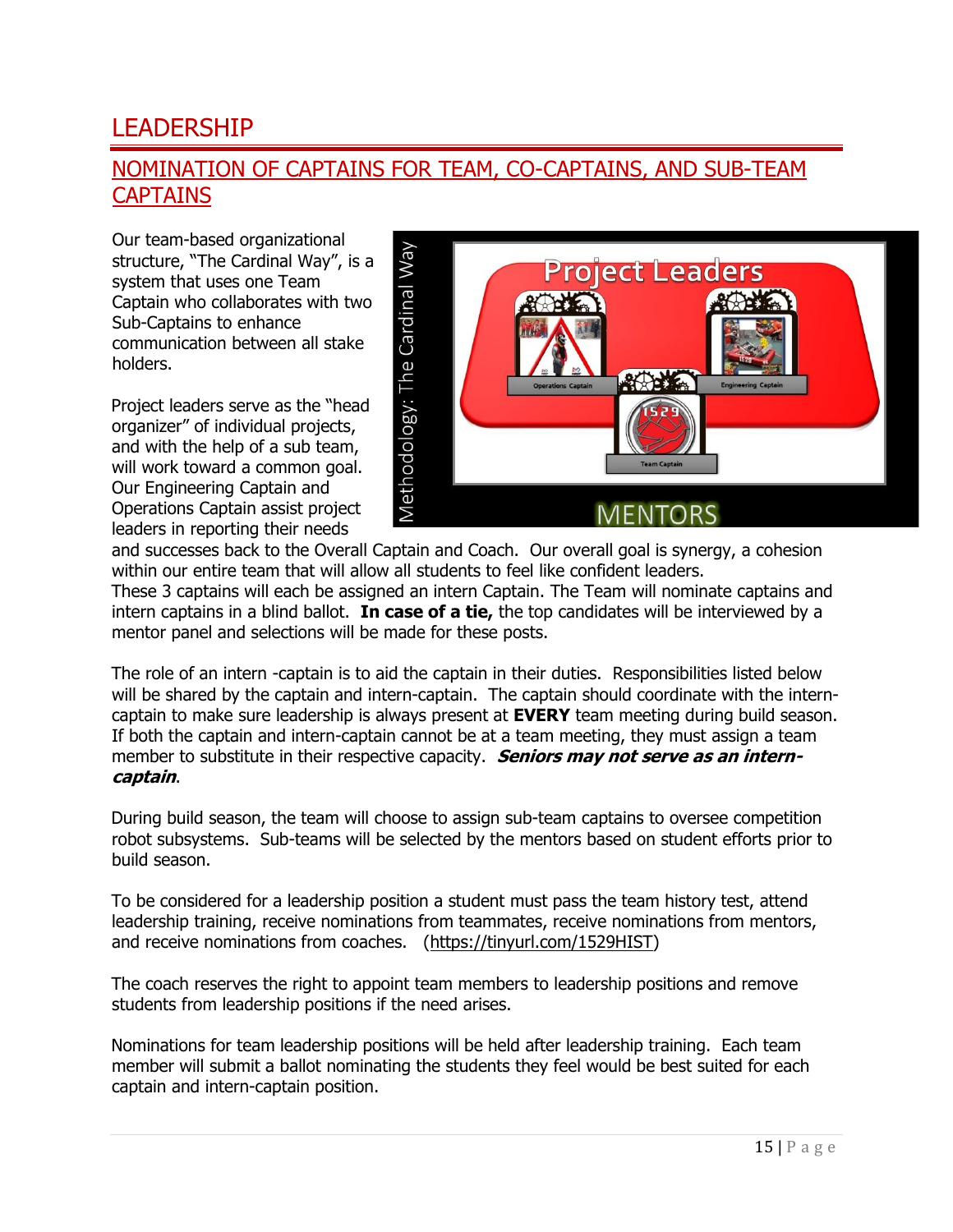## <span id="page-15-1"></span><span id="page-15-0"></span>ROLES AND RESPONSIBILITIES FOR LEADERSHIP POSITIONS: **OVERALL TEAM CAPTAIN**

- **De** Oversee and manage the team's year-round program
- Oversee all outreach and team events
- $\blacksquare$  Responsible for the team year-long calendar of events
- Act as a liaison between the Cardinal Robotics Association, Inc. and the team members
- **Be a mentor and example to all other students**
- Act as a 3<sup>rd</sup> party during a disagreement /difficult experience
- Make general decisions concerning the team
- $\blacksquare$  Represent the team at all events
- **E** Facilitate team discussions
- **E** Lead weekly captain's meetings
- **Lead weekly team meetings**
- **If absent, communicate with intern to make certain leadership is present at all meetings** and team events.

#### <span id="page-15-2"></span>**ENGINEERING CAPTAIN**

- **EX** Communicate with the overall team captain about all progress and problems
- **E** Supervise and manage the building of the competition robot
- **E** Communicate with project leaders of all off-season engineering/build projects
- Act as a liaison between the team captain and the engineering sub-teams
- **Be a mentor and example to all other students**
- $\blacksquare$  Act as a 3<sup>rd</sup> party during a disagreement /difficult experience
- Make general decisions concerning the engineering sub-teams
- Represent the team at all events
- Facilitate engineering team discussions
- Track the weight and cost of the robot.
- Attend weekly leadership meetings
- **If absent, communicate with intern to make certain leadership is present at all meetings** and team events.

#### <span id="page-15-3"></span>**OPERATIONS CAPTAIN**

- **E** Communicate with the overall team captain about all progress and problems
- **B** Supervise and manage the non-engineering sub-teams
- **E** Communicate with project leaders all team outreach and events
- Act as a liaison between the team captain and the non-engineering subteams
- **Be a mentor and example to all other students**
- Act as a 3rd party during a disagreement /difficult experience
- Make general decisions concerning the non-engineering sub-teams
- $\blacksquare$  Represent the team at all events
- Facilitate non-engineering team discussions
- Attend weekly leadership meetings
- **If absent, communicate with intern to make certain leadership is present at** all meetings and team events.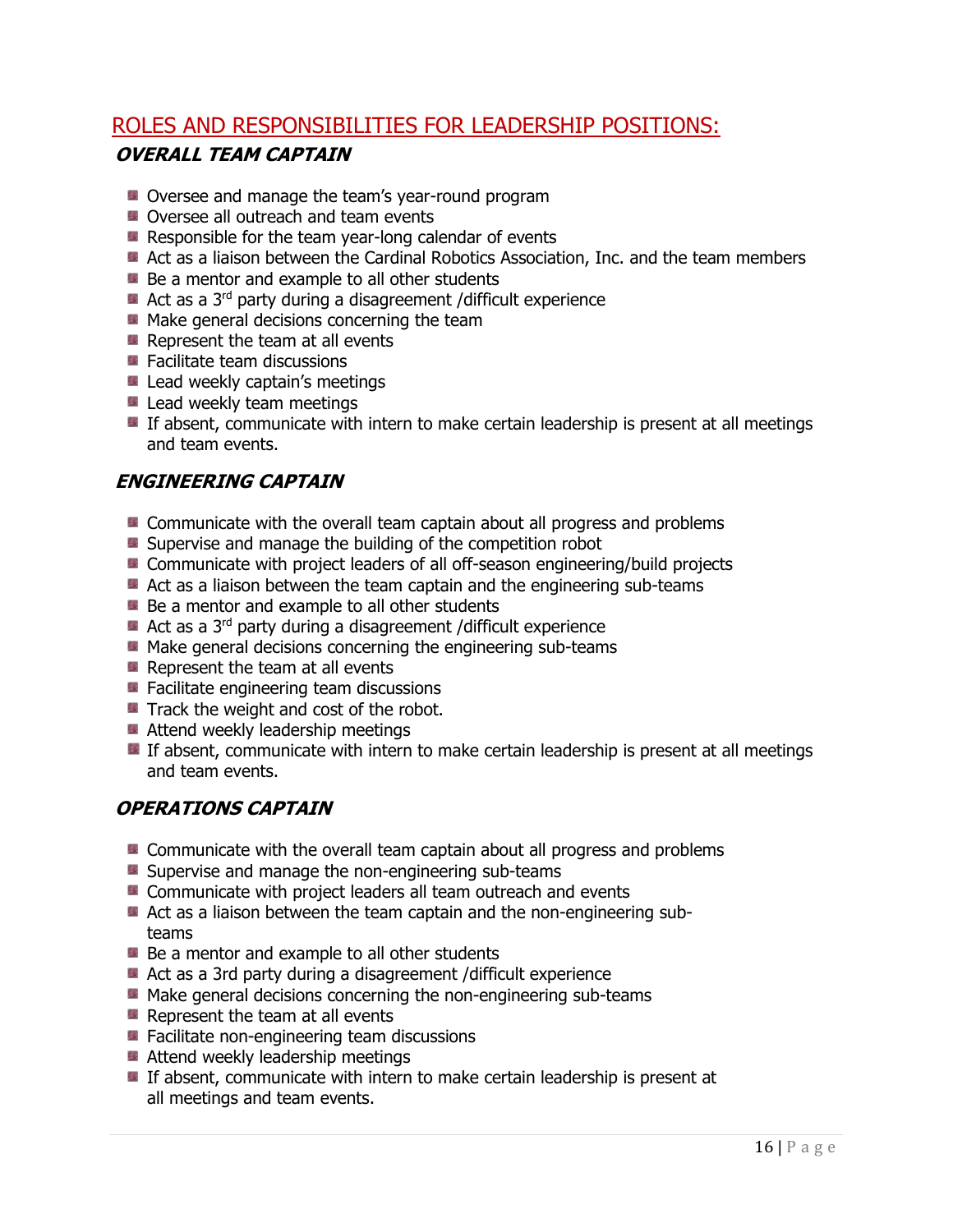### <span id="page-16-0"></span>**SAFETY CAPTAIN (ENGINEERING CAPTAIN INTERN)**

- **E** Communicate with the overall team captain about all progress and problems
- Oversee and manage the safety sub-team
- **E** Ensure safe practices are followed in the shop and all events
- **D** Oversee the safety animation submission
- Design/maintain the robot cart
- **Design/maintain the pit layout**
- $\blacksquare$  Track any injuries on the team
- **Maintain the First Aid Kits**
- Attend weekly leadership meetings
- **Be a mentor and example to all other students**
- If absent, communicate with intern to make certain leadership is present at all meetings and team events.

### <span id="page-16-1"></span>**SUB-TEAM LEADS (DURING BUILD SEASON)**

- **E** Communicate with the engineering captain about all progress and problems
- **E** Communicate with the digital media captain about all progress
- Lead their respective sub-team
- Oversee activities for which the sub-team is responsible
- Act as a liaison between the team captains and their sub-team
- $\blacksquare$  Be a mentor and example to all other students
- **Make general decisions concerning their sub-team**
- Attend weekly leadership meetings
- $\blacksquare$  If absent, communicate with the engineering captain to make certain leadership is present at all meetings and team events.

## <span id="page-16-2"></span>COMPETITIONS

Our team will attend at two competitions. We can also attend the state championships if we qualify. Finally, if we qualify for the World Championship we will attend only **if we can pay for our entrance fee**. The team travels by either school bus or charter bus to the district competitions depending on the days and location of the events. We can also participate in outof-state regional competitions if we have the funds to pay for the event.

Organizational information and permission slips will be sent home with the students when the locations of the events are announced.

## <span id="page-16-3"></span>WORK IN SHS'S ENGINEERING AREA

Most of our meetings will be in the SHS Engineering Area. Students are guests in this area and need to be courteous, clean, and respectful. Remember to pick up any drink or food containers that you have used and deposit them in the proper location or recycle bin. This area is a classroom and will be used every day. **It must be clean and ready for the next day's class before you leave.** Also, when working with school equipment, treat it with care. All students must always wear safety apparel and follow safety guidelines when working. Closed toed shoes and safety glasses are always a must.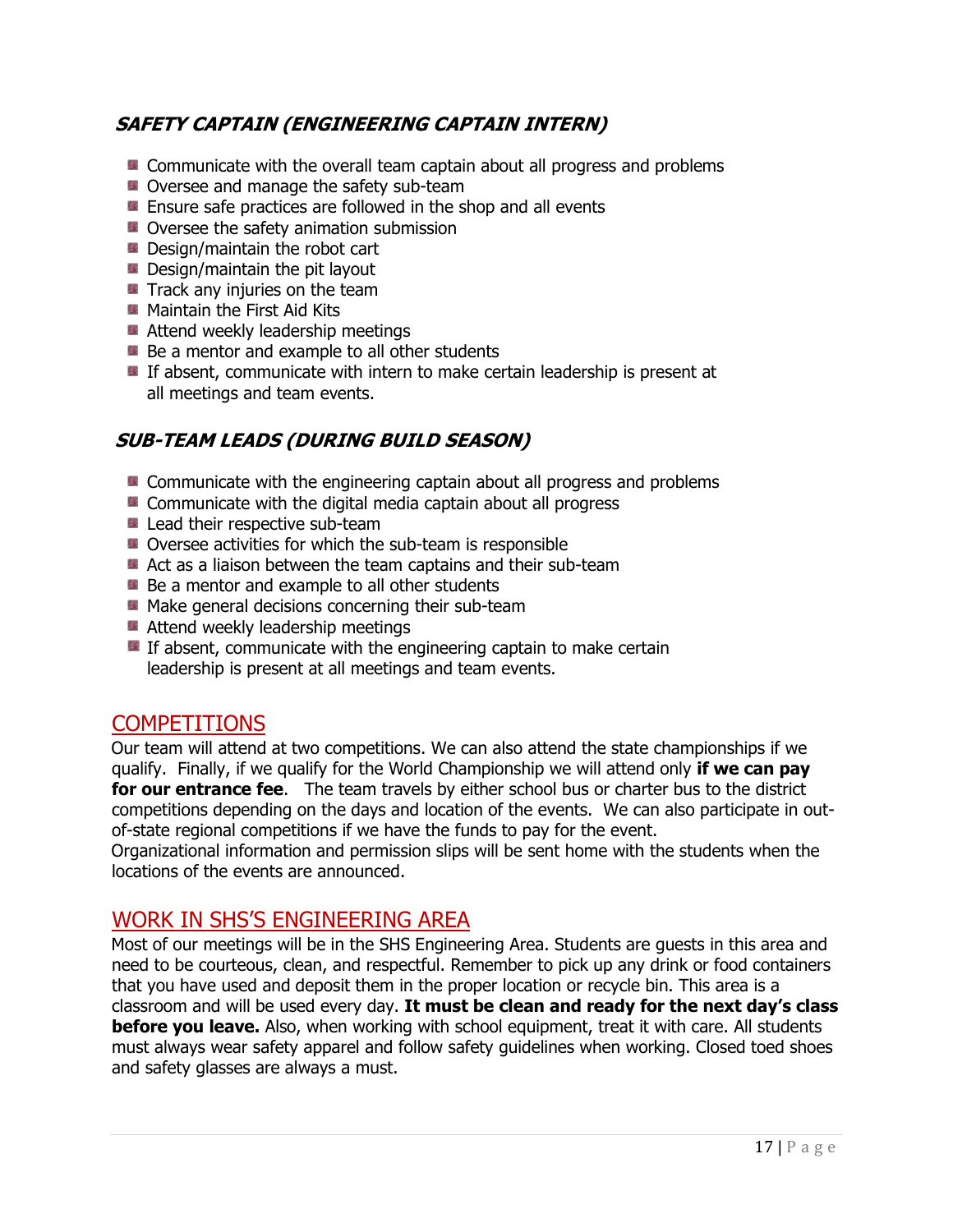## <span id="page-17-0"></span>**TRAVEL**

Traveling, as a team, is very exciting and rewarding and often the highlight of a student's memories. A great deal of planning and organization is required to coordinate all the associated activities. A strong effort is made to make the travel be an educational/cultural experience as well as the basic competition. Safety is always the major concern.

All team members are expected to travel to all events unless otherwise exempted. A student may be exempted from travel due to a prior commitment approved by the mentors in advance or disciplinary reasons from the mentors, or school administration.

When the team travels, students are to remain with the team for the duration of the event. Should a student leave the main body of the team at any time, they must clear this with a supervising adult first and travel in a group. **A SUPERVISING ADULT SHOULD KNOW WHERE ALL STUDENTS ARE AT ALL TIMES.** Because we have signed you out of school and are responsible for your student's safety, we encourage parents to join into team activities rather than try to separate their student from the group. In an event that a parent would like their student to participate in an activity during the scheduled competition time the activity must be cleared by Mr. Snodgrass prior to the student leaving the group.

### <span id="page-17-1"></span>TRAVEL ASSIGNMENTS

When we travel, you are required to get all class work, assignments, and readings gathered **before** we leave. We encourage students to complete work prior to leaving for a competition. Nevertheless, when this is not an option, we encourage all students to take their schoolwork with them to complete during down times at the event. Please allow teachers several days to get these assignments ready for you. Obtaining and completing these assignments is your responsibility. Upon your return to school all the assignments are due and must be turned in to the teacher.

#### <span id="page-17-2"></span>**HOTEL**

When we travel, we often stay at a hotel. Students will be organized into room groups of either three or four students, depending on quantity of students and room availability. There are no co-ed rooms. We will have room checks periodically by the mentors. The hotel room doors will be taped to ensure student safety.

When we enter the hotel, students will go to a designated location to wait for keys. At that location students need to be very quiet as to not disturb the other guests. Students will proceed to the rooms as soon as key distribution is complete.

## <span id="page-17-3"></span>AWARDS CEREMONY

During the ceremony we will applaud the teams that are winning awards. When we applaud we will stand to show our respect for what they have accomplished.

## <span id="page-17-4"></span>THINGS WE DO NOT DO AT AN EVENT

- **Uniforms may not be altered or worn in any manner not approved by the** mentors.
- **E** Students may not play cards or any other games including electronic games at the events.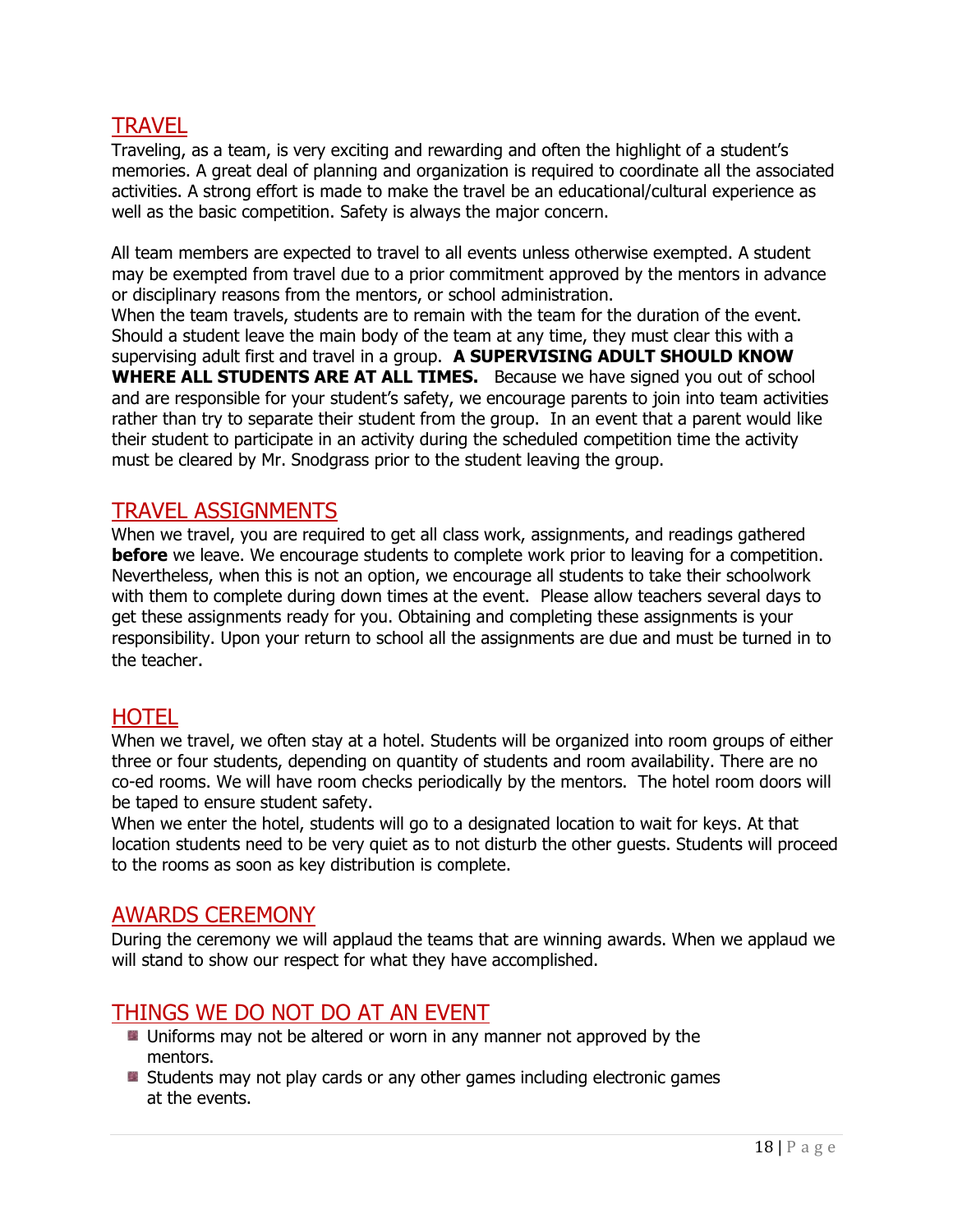- **Our team will not engage in negative behavior toward another team or** team members.
- Our team will not display displeasure over any decision by a referee or judge.
- **E** Team members will not exchange negative remarks to each other, no matter what the situation.

## <span id="page-18-0"></span>**COMMUNICATION**

## <span id="page-18-1"></span>E-MAIL AND SLACK

All students are required to have an active Slack account. We utilize Slack to share valuable information, organize communication for individual projects, and to have important conversations. Similarly, all students are required to have an active e-mail address and need to check it regularly. This form of communication is by far the fastest and most efficient mode of communication. Please provide your email address for our records.

## <span id="page-18-2"></span>**WEBSITE**

#### www.southportrobotics.org

The website will be the place to find all your answers. Schedules, messages, and updates will be posted weekly. It is your responsibility to check the website often for up-to-date information.

## <span id="page-18-3"></span>PARENT RESPONSIBILITIES

Parents are an integral part of our team and are very important to our continued success. Parents are also a key factor in the motivation and dedication of their student. Supporting their son/daughter in all aspects of their team involvement is vital to them getting the most out of the program

Parents have several responsibilities:

- When your student signs up for this team you as a parent or guardian become a voting member of the CYBERCARD ROBOTICS PARENTS ORGANIZATION (CRA).
- **E** Every parent is expected to volunteer to assist with at least one event such as fund-raising, annual awards banquet, monitoring students during the build season or assist in community service projects.
- $\blacksquare$  To provide timely transportation for the student. Making sure that they are at the required events on time and ready to participate. Often, we will leave for a competition very early in the morning to facilitate transportation. Parents are expected to have the student at the designated location at the prescribed time. We will not delay transportation.
- **Upon return from an event parents are expected to provide transportation at the** designated time. Late transportation causes an inconvenience to all involved.
- **Parents are expected to assist their student in all fundraising activities.**
- **Parents are expected to provide accurate medical information and to keep mentors** informed of all changes.
- **Parents are also expected to provide spending money as is appropriate when we are** at events or competition.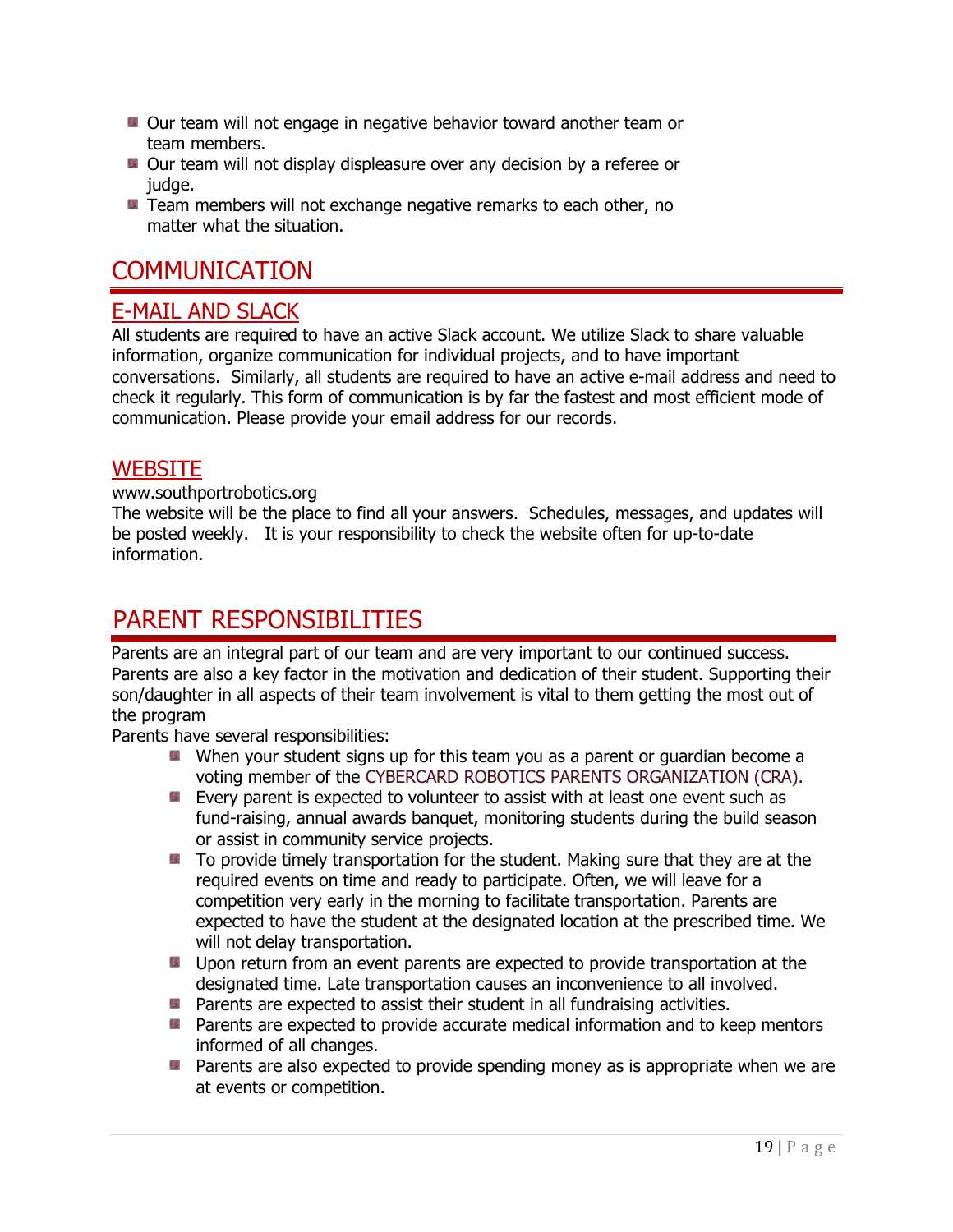- A parent or representative of each student member is required to participate with the food during build seasons. Lunch is served to the team each Saturday during the build season by a designated group of parents and a food pantry is created. If participation is not possible a fee of \$25.00 will be required. Any funds collected will be used to stock the pantry.
- We hope to have parent leaders designated to organize food for the students when they are working late and on weekends. All parents are expected to work with the parent leaders and help with this project.
- **Parents will refrain from foul language, engaging students in disputes, or spreading** gossip.
- **Parents are expected to attend a monthly Cardinal Robotics Association, Inc. (CRA)** meeting for one hour. Dates will be posted on the CCR website.
- **Parents are expected to bring issues and concerns to the President of CRA or Mr.** Snodgrass in a timely manner. Contact information can be found on website.
- **Parents should always read emails for event information**

## <span id="page-19-0"></span>**MENTORS**

The mentors for the CyberCard's are a group of dedicated professionals who are taking on the responsibility of providing you with the best professional training and education today. Many of their efforts are behind the scenes pre and post season. Many, many hours of planning are required to coordinate all the activities for our team.

Your mentors are in many cases professionals at a community business. These dedicated team members spend many of their free time hours volunteering on this project and serve as role models for our students. Their expertise allows the dreams and ideas of the students to be transformed into reality.

Take the time to communicate and get to know these very talented and generous people. Do not hesitate to ask them for advice, for they have a wealth of knowledge. They are also a valuable resource for tutoring.

When traveling, all mentors are considered your "parents"—looking out for your welfare and safekeeping. They take seriously the confidence your parents have placed with them. Their decisions are always aimed at what is best for the student first and the team second. Please be aware that decisions regarding team rules and procedures are based upon experience, school district, and mentor input. Students are expected to honor a request by a mentor. Also, students shall always treat mentors with respect .

It is the policy of team 1529 the graduating seniors will be required to take one year away from the team. Graduates are encouraged to mentor another robotics team during that time. After that time the previous members are welcome to return as a mentor for Team 1529. If you have any concerns with the activities of a mentor or their behavior toward you or others, please talk to Mr. Snodgrass or another mentor.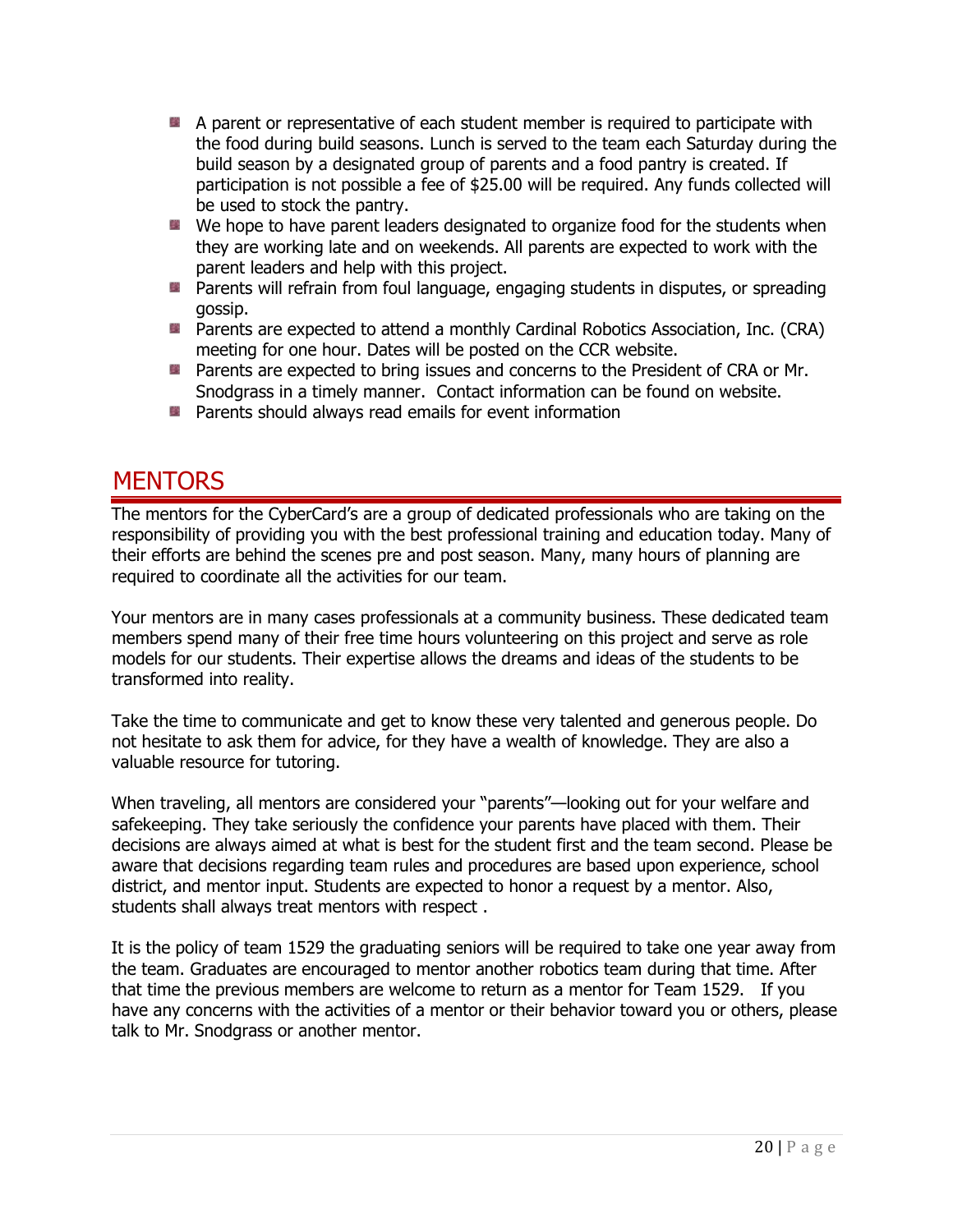## <span id="page-20-0"></span>VARSITY LETTER

Earning a Varsity Letter for Robotics requires a commitment of time and dedication to the program. As such, Varsity team members will be given preference for key positions and events on the team to recognize this commitment.

To establish a clear policy of expectations and benefits for earning a varsity letter in Robotics, the following guidelines have been put into effect. Please note that the list below is a set of minimum requirements. Students will also be evaluated based upon their leadership, ingenuity, teamwork, and willingness to serve/volunteer for the benefit of the team.

## <span id="page-20-1"></span>CRITERIA TO RECEIVE A VARSITY LETTER

To receive a Varsity Letter in Robotics, a student must complete all non-negotiable items and **earn 75%** of total points offered (7 points).

| <b>Points being offered:</b>         |                                                              |                          |                                 |
|--------------------------------------|--------------------------------------------------------------|--------------------------|---------------------------------|
| <sup>1</sup> Successfully Completing | <sup>2</sup> Outreach/                                       | <sup>3</sup> Competition | <sup>4</sup> Voluntary Learning |
| <b>Build Season</b>                  | <b>Demonstrations</b>                                        | Attendance               |                                 |
| 4 Points                             | 3 Points<br>(Total events<br>attended /total<br>events $*3)$ | 2 Point Each             | 1 Point                         |

- *1.* Successfully completing build season requires student to maintain a minimum cumulative GPA of 2.0 with no failing grades, 70% attendance (approximately 67 hours), and be in good standing with the team. (6 week build season, 16 hours per week, 70% of 96 = 67 hours)
- *2.* Possible Community Service/Outreach Events/FIRST Demonstrations experiences include the following:
	- a)  $C^3$  (For returning students)
	- b) Library Demonstrations
	- c) Community Tech Night
	- d) Volunteering to assist local FLL Jr., FLL, or mentor a FTC team (Sign off sheet required)
	- e) FIRST Sponsored Robotics Summer Camps
	- f) Participation with FLL Jr., FLL, or mentor a FTC team (hours of assistance with FTC must be signed off by the team's sponsor).
	- g) Outreach and Demonstrations must be agreed to and signed off by school sponsors before the event.
- *3.* Competitions that count for this are:
	- a. Any regional d. State Championship
	- b. District event 1 e. FIRST World Championship
	- c. District event 2 f. Indiana Robotics Invitational
- *4.* Documentation of 2 hours of voluntary learning at the Indiana FIRST Forums, Championship Forums, or Leadership Training. Voluntary learning sessions must be sponsored by either FIRST, an FRC team, or a team sponsor.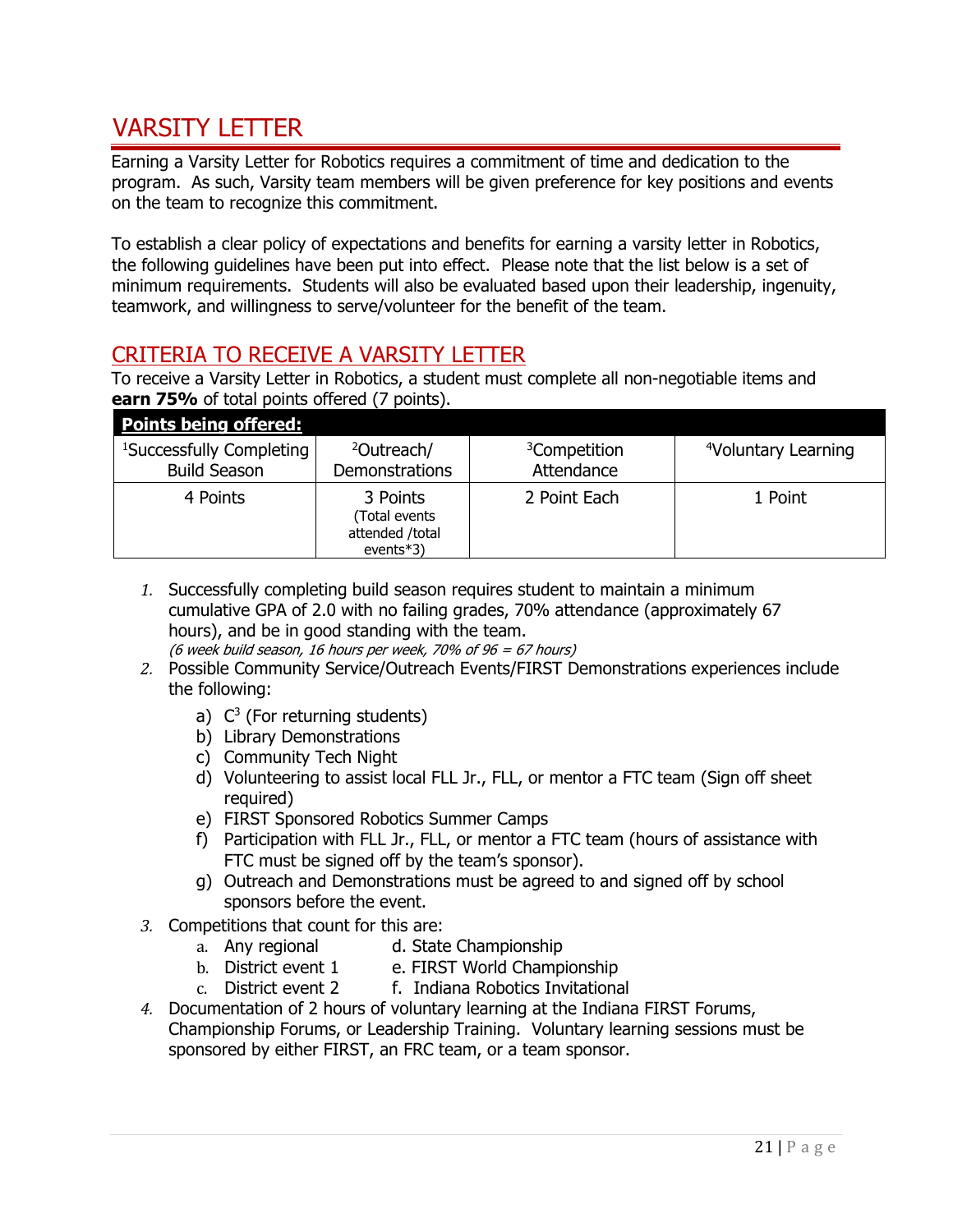## <span id="page-21-0"></span>NON-NEGOTIABLES

- 1. Compliance with the SHS Student Code of Conduct.
- 2. Attend all mandatory events (including  $C<sup>3</sup>$ , Kickoff, Open House, & the Night of Engineering)
- 3. Pay all student fees by given deadlines, through a direct payment or achieving sponsorships.
- 4. Give our sponsorship letter and information to at least 4 businesses who are not currently sponsors.
- 5. A student should have no failing grades listed as semester grades.

**Varsity Status** – Achieved when the team member has completed all above requirements in one season.

**Varsity Letter** – Achieved when the team member has completed all above requirements two consecutive seasons and received formal endorsement from the coach. Varsity letters are awarded at the end of season team awards and banquet.

\*\*The coaches may agree to override a specific requirement if there was an emergency that prohibited a team member from participating in a specific event.

\*\*The purpose of the Varsity Letter is to encourage the students to strive for excellence, therefore points do not continue from year to year. All points not used during 1 season will be lost before the next season.

## <span id="page-21-1"></span>SOCIAL MEDIA POLICY

#### **INTRODUCTION**

In the ever-popular world of Social Media, one can quickly forget just how powerful this communication tool can be and the significant impact it can have on an individual, friends, family, teammates etc … not to mention, this is the most popular way for employers to do a "quick check" on you. Don't give them a reason(s) to not hire you.

Social Media refers to the use of web-based and mobile technologies to turn communication into interactive dialogue. Examples of Social Media include, but are not limited to Facebook, Twitter, YouTube, Myspace, LinkedIn, Podcasts, Blogs.

As a student participating in engineering at Southport High School, you are a representative of your teammates, mentors, coaches, parents and school. You are **ALWAYS** in the public eye whether you think so or not. As a student on this team, you are held to a higher standard than other students on campus. Please keep in mind the following guidelines below as you participate on the various Social Media sites.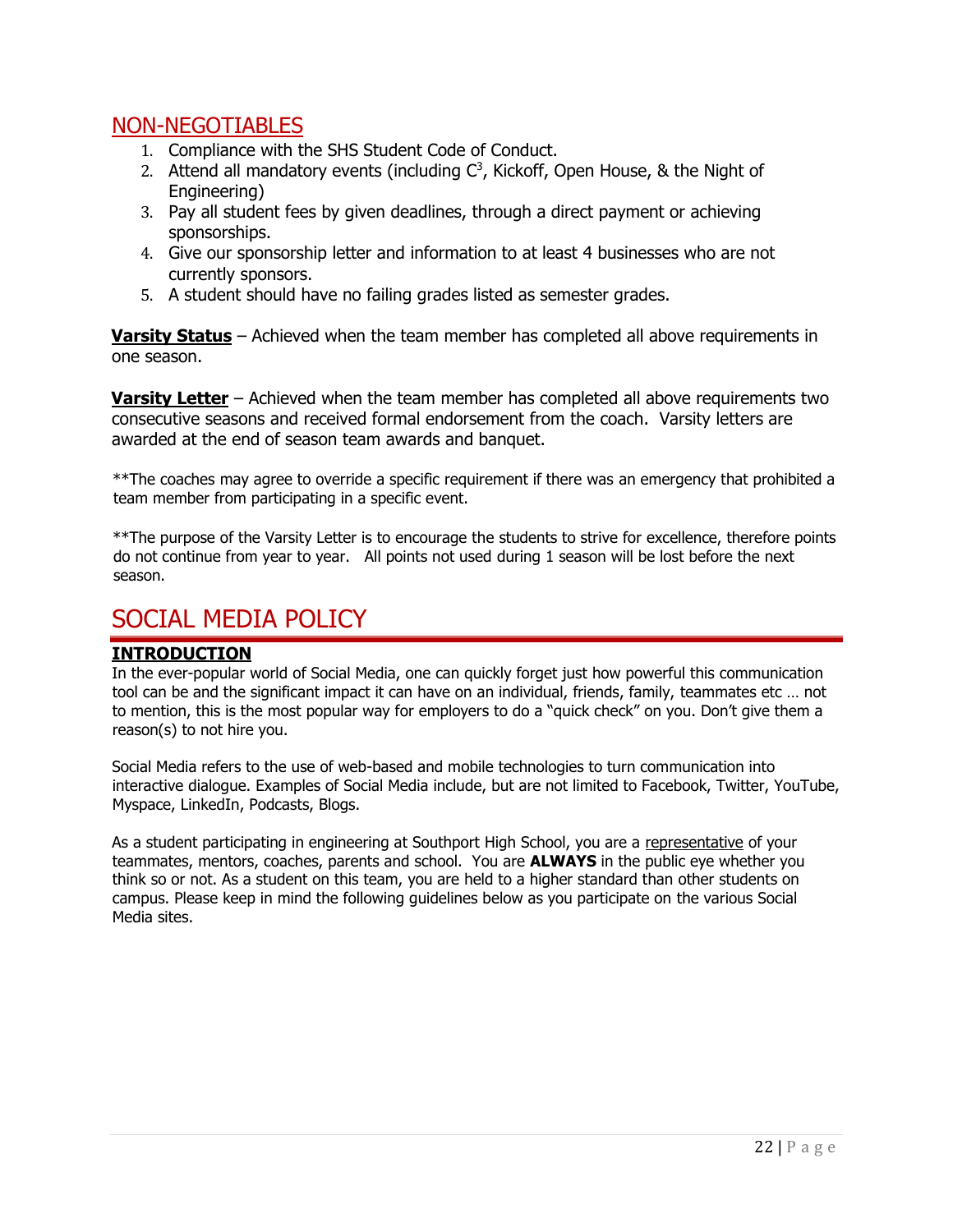#### **REGULATIONS**

Southport Robotics recognizes students' right to actively participate in social media however it maintains and will enforce the following expectations of student participants:

- Students will not post sexist, racist, obscene or profane material of any kind.
- Students will not use social media to degrade, demean, or attack any person or school.
- Students will not post material relating to acts in violation of any Federal or State laws, Perry Townships policies, or team rules.
- Students will not post material which reflects negatively on themselves, Southport High School, Southport Robotics, their respective teams or other schools.

#### **SANCTIONS**

- Severe punishments can be handed down for a quick "Tweet" or "Facebook" post. Look at everything negative thing that pops up in the news from tweets or posts.
- Teams at all levels have had seasons completely cancelled because of Social Media mishaps. Don't be that one person that costs your 20 other teammates their season because you went overboard on Facebook or Twitter.
- Any activity or language in violation of the above prohibitions, including first time offenses, is subject to investigation and possible sanction by the coaches, administrators, as well as civil authorities.

#### **Sanctions imposed by the Coach may include, but are not limited to, the following:**

- 1. Notification from the coach to the student outlining the policy and requiring that the unacceptable content be removed, or the social network account be deactivated.
- 2. Suspensions from the team and all team-related activities. Based on your situation, you can be suspended for a determined length of time or permanent.
- 3. Immediate loss of leadership role.
- 4. Student may receive a demerit.

#### **POSTING GUIDELINES**

- **THINK FIRST** Before you post anything (text or photo), be aware that once you post, it is available and viewable to anyone, anytime, anywhere in the WORLD. The moment you put it in cyber space, it is out of your control – even if you limit access to your site! Is your post something you'd want your mother, father, grandparents to see or broadcast on ESPN (it's public, they can use it!)
- **FREEDOM OF SPEECH -** Be sure to not have a false sense of security about your rights to freedom of speech. Understand that freedom of speech is **NOT** unlimited. The online social network sites are **NOT** a place where you can say and do whatever you want without repercussions.
- **STRIVE FOR ACCURACY –** Get your facts straight before posting them on any Social Media site. Don't start rumors or post anything you are not 100% sure of. Review all your content for GRAMATICAL and SPELLING purposes. Don't make yourself sound uneducated.
- **BE AWARE OF LIABILITY –** At all times, you are responsible for what you post on your own site AND the site of others. You CAN be held liable for anything deemed to be copyright infringement, defamatory, proprietary, libel or obscene (as defined by the courts). Be sure what you post TODAY does not come back to haunt you TOMORROW.
- **PHOTOS -** Again, you are responsible for anything you post INCLUDING pictures. Do NOT post pictures of anyone other than yourself unless you get their permission. Photos of drinking activities or other inappropriate photos will not be tolerated.
- **BE YOURSELF –** Never pretend to be someone else. Tracking tools make it possible for those to find out who posted what comments anonymously. Even if you delete a post or comment, it can still be found within the hard drives of a computer and/or website.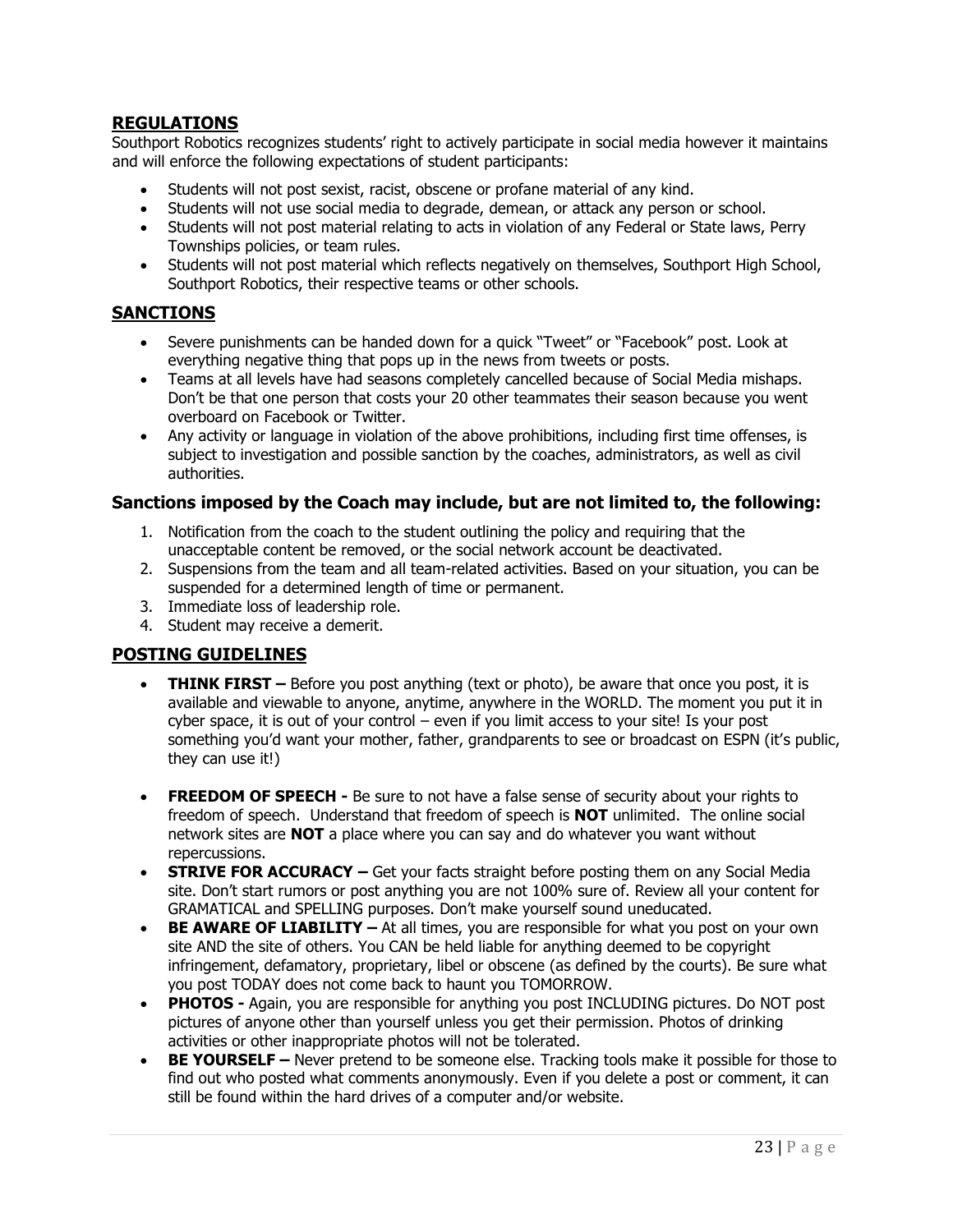• **CORRECT MISTAKES –** If you make a mistake when posting, admit it. Be upfront and be quick with your correction, don't wait three days to correct something. Also, monitor your teammates. If you see a post that's borderline, encourage them to delete it.

#### **SAFETY & PRIVACY**

- Never post anything in relation to your home address, local address, phone number(s), date of birth or other personal, confidential information. Always exercise caution when posting your whereabouts or plans for the night.
- Be aware of who you add as a friend to your site(s) many people are looking to take advantage of student-athletes or to seek connection with student-athletes to give them a sense of membership on your team.
- Protect yourself at all times! While you want to be honest about yourself, don't provide anything that scam artists or identity thieves could use against you.
- Maintain privacy at all times, especially with pictures. Don't discuss or recreate the scene from a picture you post involving names of the pictured individuals.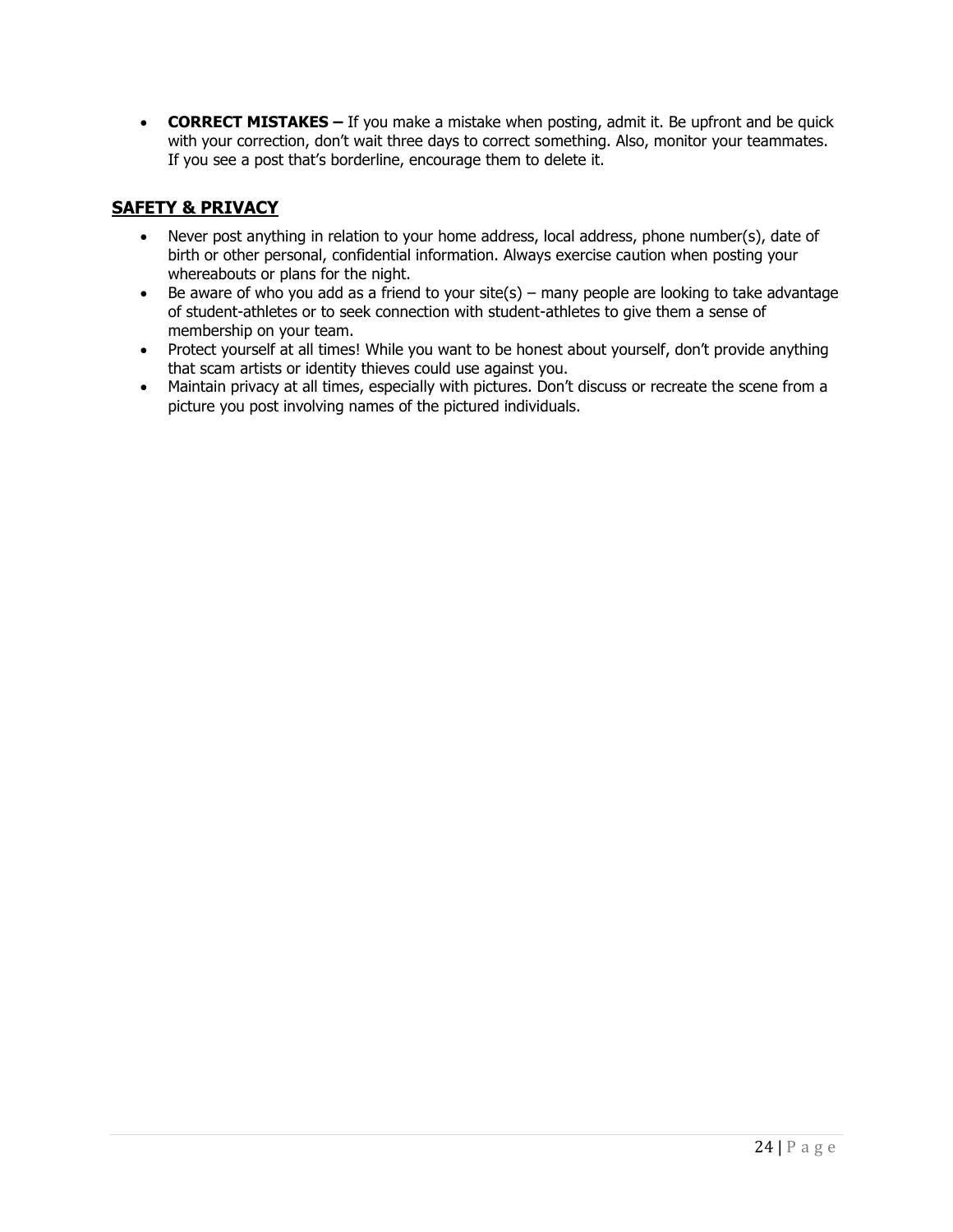## <span id="page-24-0"></span>2021-2022 CYBERCARD STUDENT EXPECTATIONS

CyberCard Robotics is a team; it requires rigorous participation and a serious commitment. This is not a team for casual participants.

A student wishing to travel/participate in any competition must meet ALL expectations. Not meeting any one single expectation will result in the student's inability to travel.

Guardians and students please read the handbook and sign below together to ensure that both parties are aware of the requirements. This sheet must be returned with all blanks filled correctly before October  $6<sup>th</sup>$ , 2021. STIMS must be completed by December  $1<sup>st</sup>$ , 2021, to be considered for the FIRST scholarships. (firstinspires.org)

#### 1. **Participation**

I have read and agree to participation expectations of a team member of CyberCard Robotics.

#### 2. **Cost**

I have read and agree to the cost expectations of a team member of CyberCard Robotics. Specifically, each student is required to contribute \$400 as part of his or her membership on the robotics team. There are many fund-raising activities that the students are encouraged to participate in that contribute toward their fee. **[See payment schedule.](#page-7-3)** 

#### 3. **Behavior**

I have read and agree to the conduct expectations of a team member of the CyberCard.

#### 4. **Academic Expectations**

I have read and agree to all academic expectations of a team member of the CyberCard.

#### 5. **Social Media Policy**

I have read and reviewed the policy above and will abide by its rules and regulations when posting on a social media site. I understand that penalties and punishment can occur to me or my team for anything deemed inappropriate by Southport robotics.

#### 6. **Knowledge Testing**

I have read and agree to the knowledge of the game expectations of a team member of the CyberCard.

I have read and agree to all expectations (not just those listed above) in the Team Handbook.

**Student Signature Student Printed Name** 

**Guardian Signature Guardian Printed Name** 

**Date**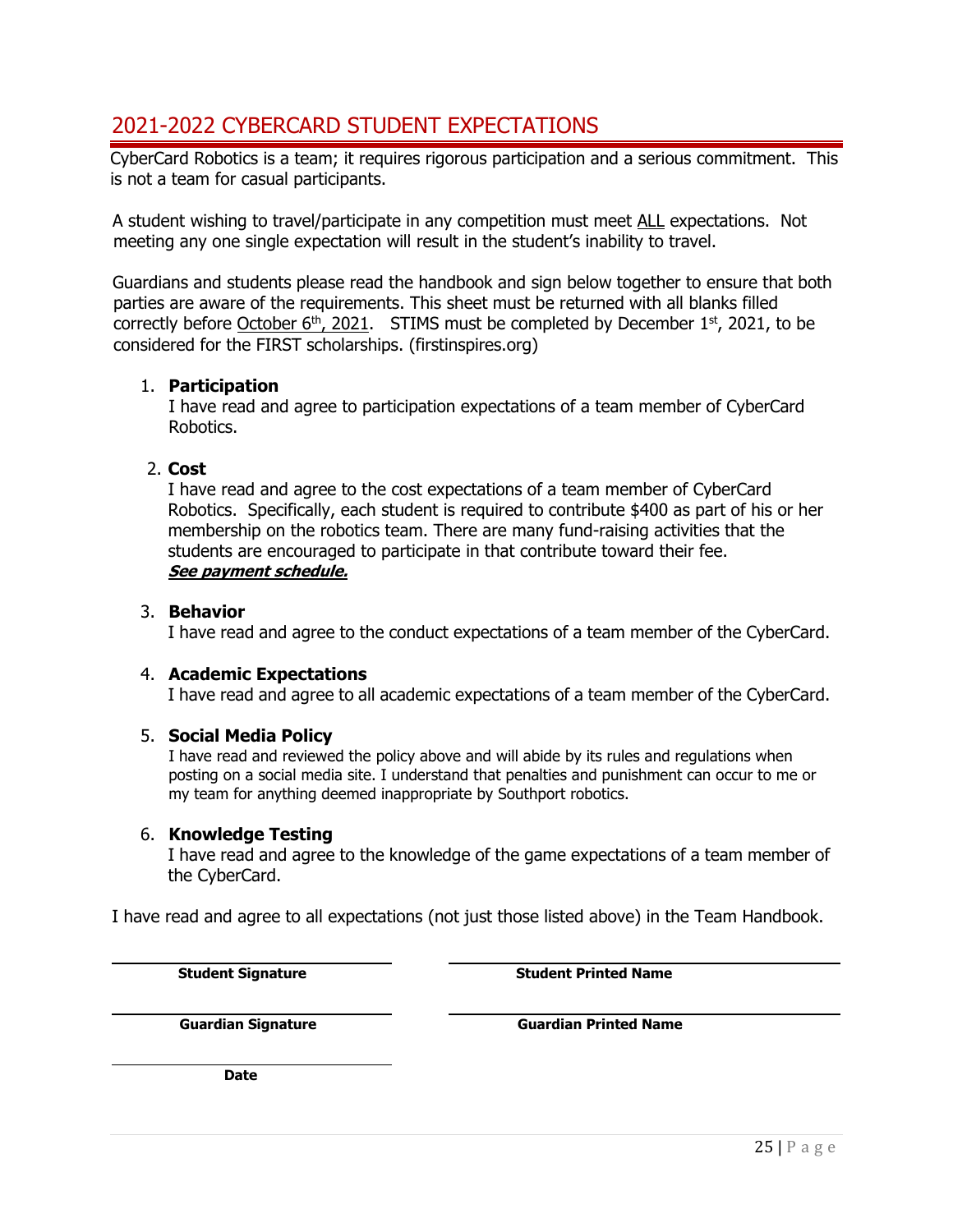## <span id="page-25-0"></span>SOUTHPORT ROBOTICS MEDICAL RELEASE

| INSTRUCTIONS: Each medical release form must be complete before it will be accepted. Please type<br>or print legibly in ink. DON'T LEA VE ANYTHING BLANK! We cannot assume that a blank space<br>means "none," so if your answer is "none" or "not applicable," please write that in. Forms with missing<br>information will be returned to you. This form will be used for all trips from 2021-22 school year. |                                                                                                                  |  |
|-----------------------------------------------------------------------------------------------------------------------------------------------------------------------------------------------------------------------------------------------------------------------------------------------------------------------------------------------------------------------------------------------------------------|------------------------------------------------------------------------------------------------------------------|--|
|                                                                                                                                                                                                                                                                                                                                                                                                                 |                                                                                                                  |  |
|                                                                                                                                                                                                                                                                                                                                                                                                                 |                                                                                                                  |  |
| <b>Emergency Contact</b>                                                                                                                                                                                                                                                                                                                                                                                        |                                                                                                                  |  |
| <b>Relationship Relationship</b>                                                                                                                                                                                                                                                                                                                                                                                |                                                                                                                  |  |
| Physical Limitations and/or Special Instructions: (Asthma, diabetes, allergies, etc.):                                                                                                                                                                                                                                                                                                                          |                                                                                                                  |  |
| List any medication you take on a regular basis and/or any you will bring with you this trip:                                                                                                                                                                                                                                                                                                                   |                                                                                                                  |  |
| <u> 2001 - John Stein, Amerikaansk politiker (* 1852)</u><br>PLEASE SUPPLY ALL THE FOLLOWING INFORMATION:<br>$I, \underline{\hspace{2cm}}$ parent and/or legal guardian of,                                                                                                                                                                                                                                     | and the company of the company of the company of the company of the company of the company of the company of the |  |

\_\_\_\_\_\_\_\_\_\_\_\_\_\_\_\_\_\_\_\_\_\_\_\_\_\_\_\_\_\_ a minor, hereby acknowledge that said minor is presently under my care, custody, and control. I hereby give my child my express permission to attend a trip with **the CyberCards (CC)**. I have listed the physical conditions and/or medical problems that may need attention, and all medications used by above minor. In the event there arises an emergency necessitation medical and/or surgical attention, I hereby consent and give my permission to the mentors of the CyberCards or any attending physician to make such decisions and to perform such medical treatments and/or surgery upon said minor which may, in their sole discretion, be necessary and proper under the circumstances. I also consent and give permission for my child, **permission to travel with Team 1529**. I understand that the students will be transported in vehicles driven by adult mentors and other team parents. I do release, acquit, discharge, and covenant to hold harmless the staff of the CyberCards from any and all actions, damages, liabilities arising out of the treatment of any sickness or accident incurred by said child.

Signature of Parent/Guardian Date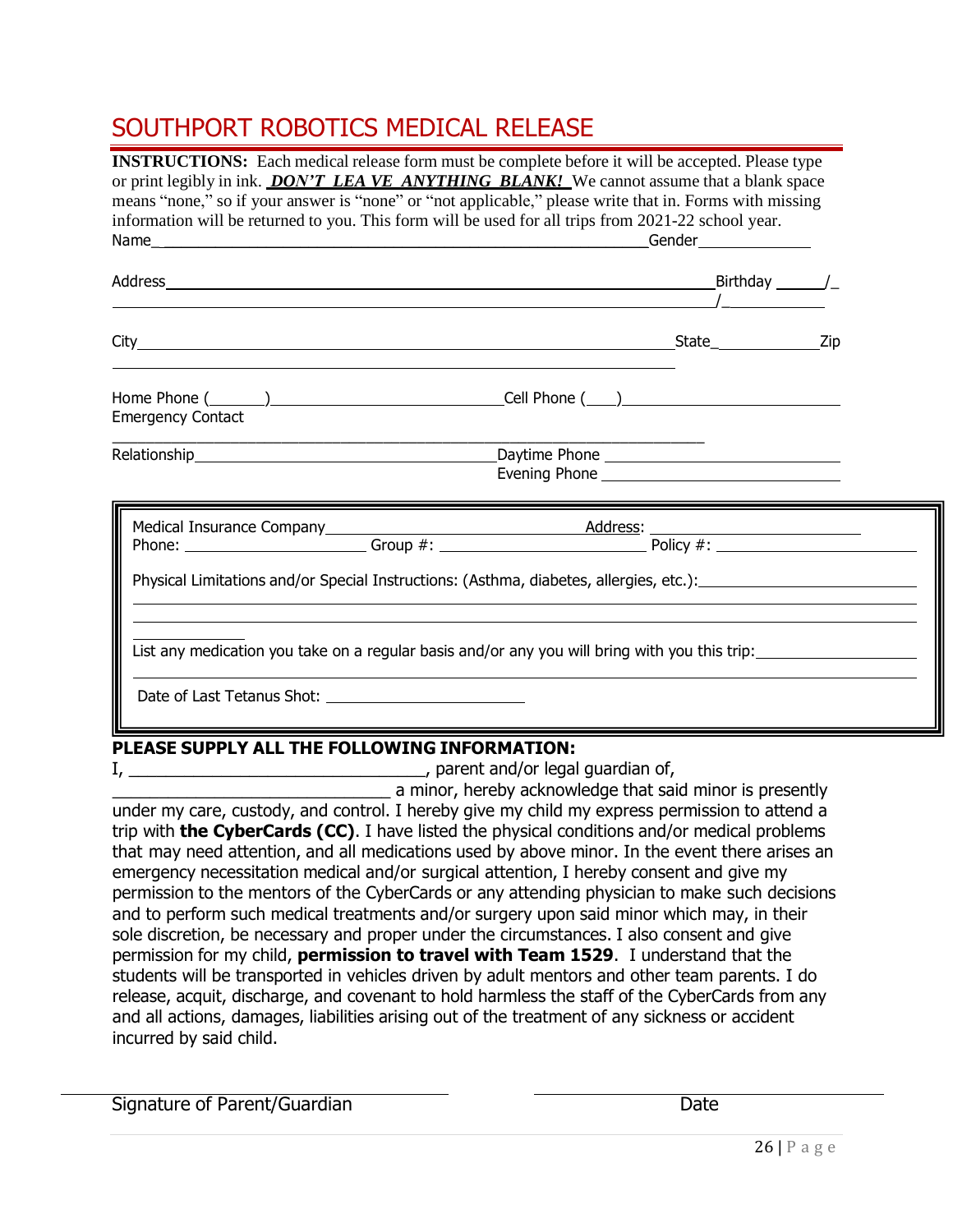## <span id="page-26-0"></span>SOUTHPORT HIGH SCHOOL TRANSPORTATION FORM

#### **Student Name:**

Southport High School provides round-trip transportation for high school student team members to away contests/activities that do not interfere with school hours. Parent carpools may be needed to transport students to activities and/or home afterwards. Please indicate whom you will allow to drive your student home, as well as your availability to drive others.

Please initial **ALL THAT APPLY** and sign below.

Yes, I can provide transportation for the following number of students and have provided my vehicle information below.

 No, I will not be able to provide transportation and will need assistance providing transportation for my student.

 I give my permission for my student to ride home with the following adults (please list):

| Name: |  |
|-------|--|
| Name: |  |
| Name: |  |
| Name: |  |

 I give my permission for my student to ride home with **ANY parent(s)** available to provide transportation.

(Parent/Guardian Signature) (Date)